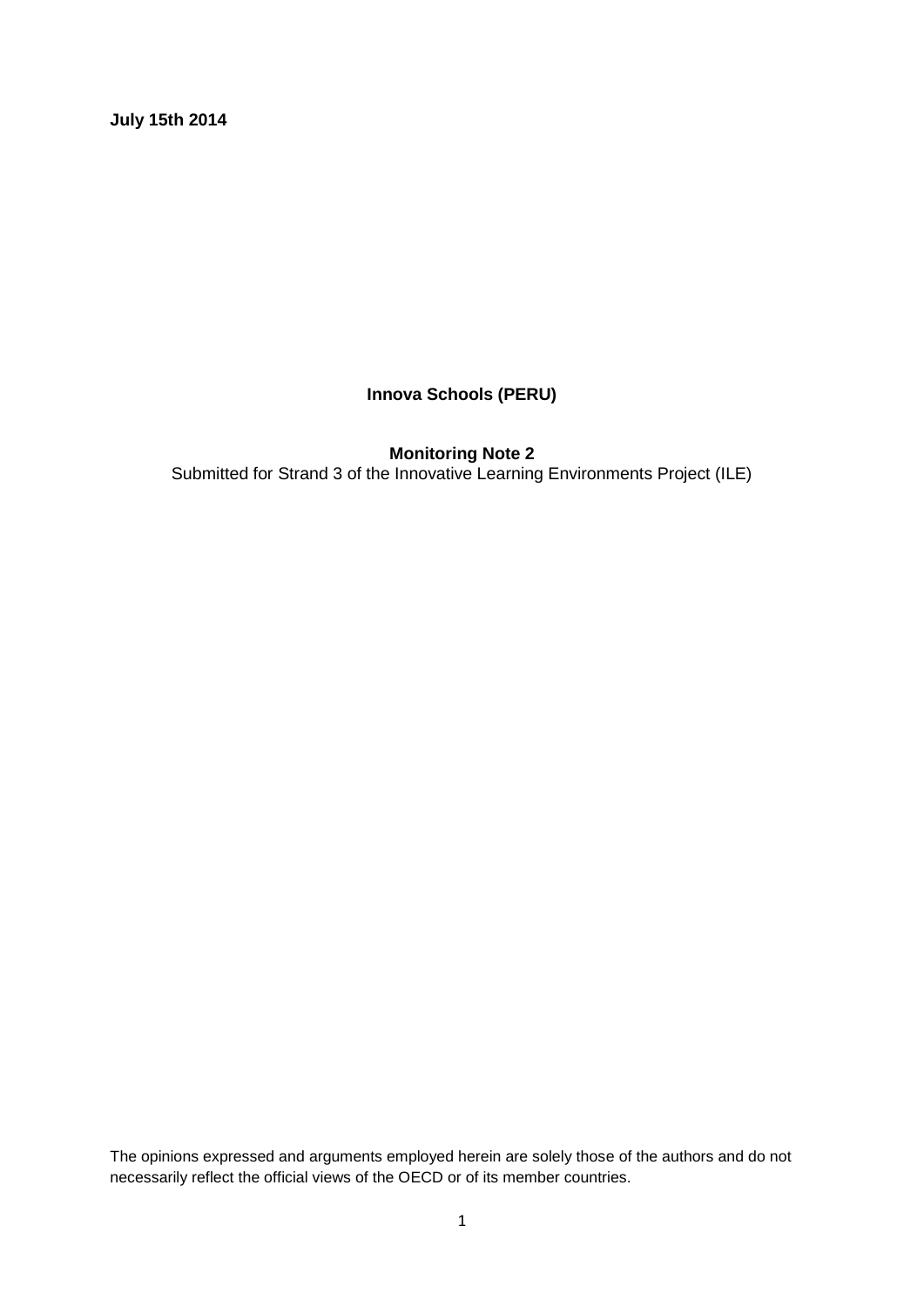# **Monitoring Note 2**

In Innova Schools (IS) Monitoring note two we are offering two types of information: a summary of some relevant aspects about the Innova schools strategy, presented before on Monitoring note 1. This section contains information about our Aims, leadership and partners, strategies and activities and some notes about how is communication and feedback assured.

The second part of this note contains the answer to the evaluation questions that is more at the core of monitoring note two: evidence of effectiveness and efficiency, success factors, tension and impediments. In the context of this second part, we offer a summary of the Theory of Change and the Innova Schoools Effectiveness Framework. Both documents have been recently developed as a consequence of the evaluation of the system, and the way Innova Schools is functioning in the context of the implementation of the strategy as a whole. Finally and towards the end of this note we elaborate some conclusions from the information provided in MN2.

# **1. Aims**

Innova Schools (IS) has under its vision to offer quality education at a reasonable cost. Our aim is to offer an option that is excellent, scalable and affordable to help narrow the gap of the problem of quality education in Peru. As a private educational system, we are resolved to overcome the learning gap, with initiatives and interventions that have innovation at the core.

# *The Peruvian educational context and the problem of Quality education in Peru*

The educational system in Peru has been able to overcome issues related to access to education. Elementary Education has 94% of national coverage, while Secondary Education has improved from 68% in 2001, to 77% in 2009. However, the problem of quality education still pertains.

*The problem of quality of education in Peru* can be evidenced in the results of Peruvian national assessments showing that students are underachieving in mathematics and reading comprehension.The *Evaluación Censal de Estudiantes (ECE)* is a nationwide assessment for second grade students on Mathematics and Reading Comprehension, applied on yearly bases. The following tables show the results of *Evaluación censal* 2013.

|  | Figure1: Performance in Mathematics and Reading Comprehension ECE 2012 and 2013 |  |  |
|--|---------------------------------------------------------------------------------|--|--|
|  |                                                                                 |  |  |

| <b>RESULTS IN READING COMPREHENSION</b> |                                  |                                  |                                    |  |
|-----------------------------------------|----------------------------------|----------------------------------|------------------------------------|--|
| <b>Levels of achievement</b>            | <b>ECE 2012</b><br>$\frac{9}{6}$ | <b>ECE 2013</b><br>$\frac{9}{6}$ | <b>Difference</b><br>$\frac{9}{6}$ |  |
| On level                                | 30,9                             | 33,0                             | $2,1*$                             |  |
| In process                              | 49,3                             | 51,3                             | $2,0^*$                            |  |
| At initial stage                        | 19,8                             | 15,8                             | -4.0*                              |  |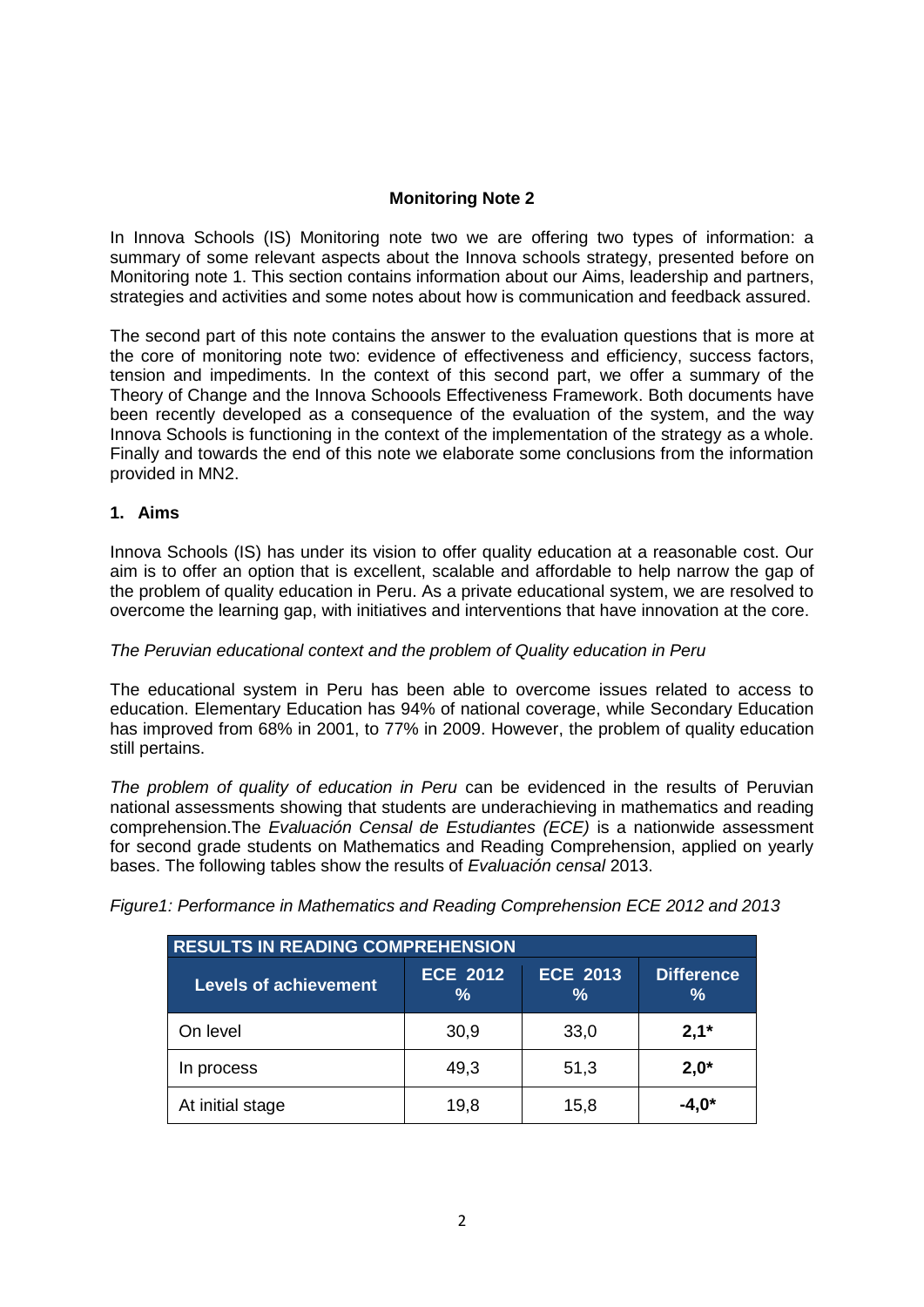| <b>RESULTS IN MATHEMATICS</b> |                                  |                         |                                    |  |
|-------------------------------|----------------------------------|-------------------------|------------------------------------|--|
| <b>Levels of achievement</b>  | <b>ECE 2012</b><br>$\frac{9}{6}$ | <b>ECE 2013</b><br>$\%$ | <b>Difference</b><br>$\frac{9}{6}$ |  |
| On level                      | 12,8                             | 16,8                    | $4,1*$                             |  |
| In process                    | 38,2                             | 32,3                    | $-5.9*$                            |  |
| At initial stage              | 49,0                             | 50,9                    | $1,8^*$                            |  |

Moreover, the results in international assessments also prove that students´ performance in Peru is a critical issue. Peruvian results in SERCE 2006 and PISA 2009 are in every subject or aspect of the evaluations, below average. In addition to this, according to the results of the PISA 2012 assessment, Peru is in the  $65<sup>th</sup>$  position of the PISA table, out of the 65 countries participating in this assessment. Peru came down three positions in 2012.

Along with the problem of quality education, the economic growth in Peru has caused *Peruvian families to migrate from public to private education* in an attempt to look for a better education for their children. In Lima, just to mention an example of this migration, 43% of schools are private. Nonetheless, *the alternatives of private education at low cost in Peru lack of standards of quality* from the infrastructure up to the pedagogic model itself. The following chart offers an overview of the number of private and public educational institutions in Peru according to recent data from the Ministry of Education (2013).

*Figure2: Distribution of Public and Private Schools in Peru* **SOURCE: EDUDATOS**



As can be observed and understood from the information presented above, rather than *learning that needs to be changed*, Innova Schools as a system, is focused on a *context to be changed,* more specifically on the possibility to impact in education at the national level offering quality education to a particular segment: emerging middle class families..

The educational service in Innova Schools is offered to students from 3 years old (preschoolers) to 17 years old, eleventh grade students<sup>1</sup>. Our students come from "emerging middle class" families, where a family income is somewhere around 900 dollars per month. As mentioned, in MN1, Innova Schools (IS) is determined to offer an option that is excellent, scalable and affordable and help to narrow the gap of the problem of quality education. As a private educational system, we are resolved to overcome the learning gap, with initiatives

 $\overline{\phantom{a}}$ 

 $1$  Eleventh grade is the last year of secondary school in Peru.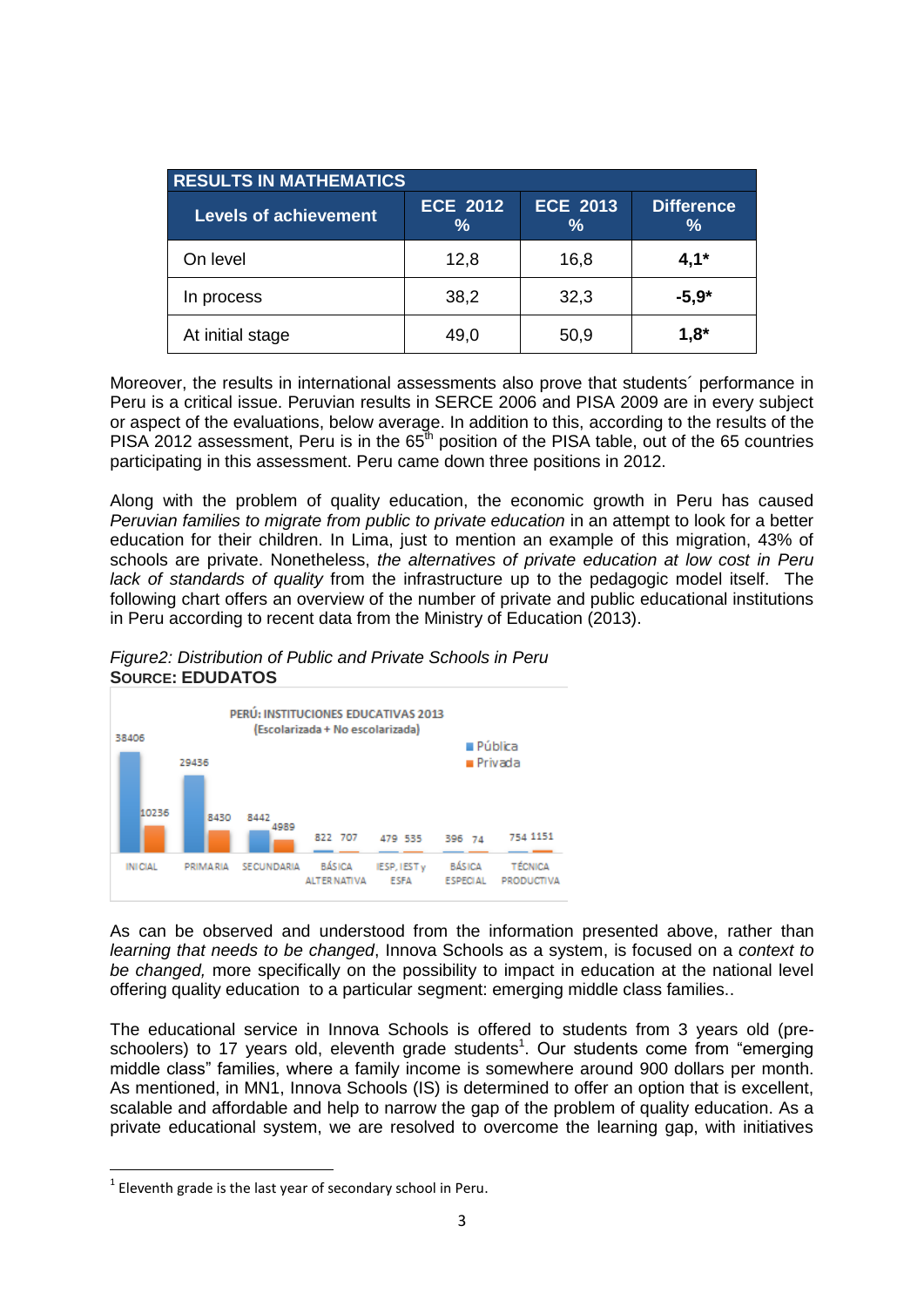and interventions that have innovation at the core, with the emerging middle class families as the main target.

To perform its vision, IS started as a full-fledged company in 2010 with a carefully designed business plan including the construction of a nationwide network of 70 schools that will serve over 70,000 students by 2020. At the present moment, we have 22 schools, 18 in the peripheral areas of the capital city of Lima, and 4 in the provinces. IS is currently attending a population of approximately 7,250 teachers, and 13,*200 students.*

# *The Innova Schools´ Learner*

In this section we describe, in the context of the families being targeted, who is the Innova schools learner in terms of their strengths and educational needs.

The Innova Schools´ Learner is at the center of both our pedagogical core and our organization. We are determined to help each and every one of our students to achieve all what they need to be successful in life. We believe success in life is a combination of being able to meet the demands the 21<sup>st</sup> century, and to act in an ethical way, which means being committed to the common good of Peruvian society.

We are determined to help our students to be successful in a world we are not a hundred per cent certain as of how is it going to be ten years from now; we understand though that whatever their context in the future will be, our students will always be demanded to continue to learn, to be lifelong learners. We have summarized in the Innova Promise what we want our students to achieve by the end of their school life. The Innova Promise includes four components:

- 1. *We contribute to develop a leadership based in human values***:** We teach our students to be engaged in their communities and to be respectful about other people rights. They will become leaders in their social and professional lives.
- 2. *We help our students to be successful in life***:** They develop all the skills and competencies they need to be successful in the real world. In all aspect of their lives (their higher education, their professional life and their personal life) our students are selfconfidente, work in a collaborative way and show creativity and critical thinking.
- 3. *We meet international standards***:** We help our students to build the knowledge and competencies they will need for the 21<sup>st</sup> Century world and country.
- 4. *We promote lifelong learning***:** We help our students to both learn during their school lives and how to learn during their whole lives. They become responsible of their own learning and have the skills they need to learn by themselves.

# *Developing 21st century skills*

Following the ideas of the 8 key competences for lifelong learning IS has a student learning profile that signals what are the competences that our students have at the end of their school life. To fulfill our promise we are committed to developing these 10 core competences in our students:

| Effective communication                | Our students gain the ability to express and interpret<br>concepts, thoughts, feelings, facts and opinions orally<br>and in written form using their mother tongue.             |
|----------------------------------------|---------------------------------------------------------------------------------------------------------------------------------------------------------------------------------|
| Effective communication<br>in English. | Our students gain the ability to express and interpret<br>concepts, thoughts, feelings, facts and opinions orally<br>and in written form, specifically in the English language. |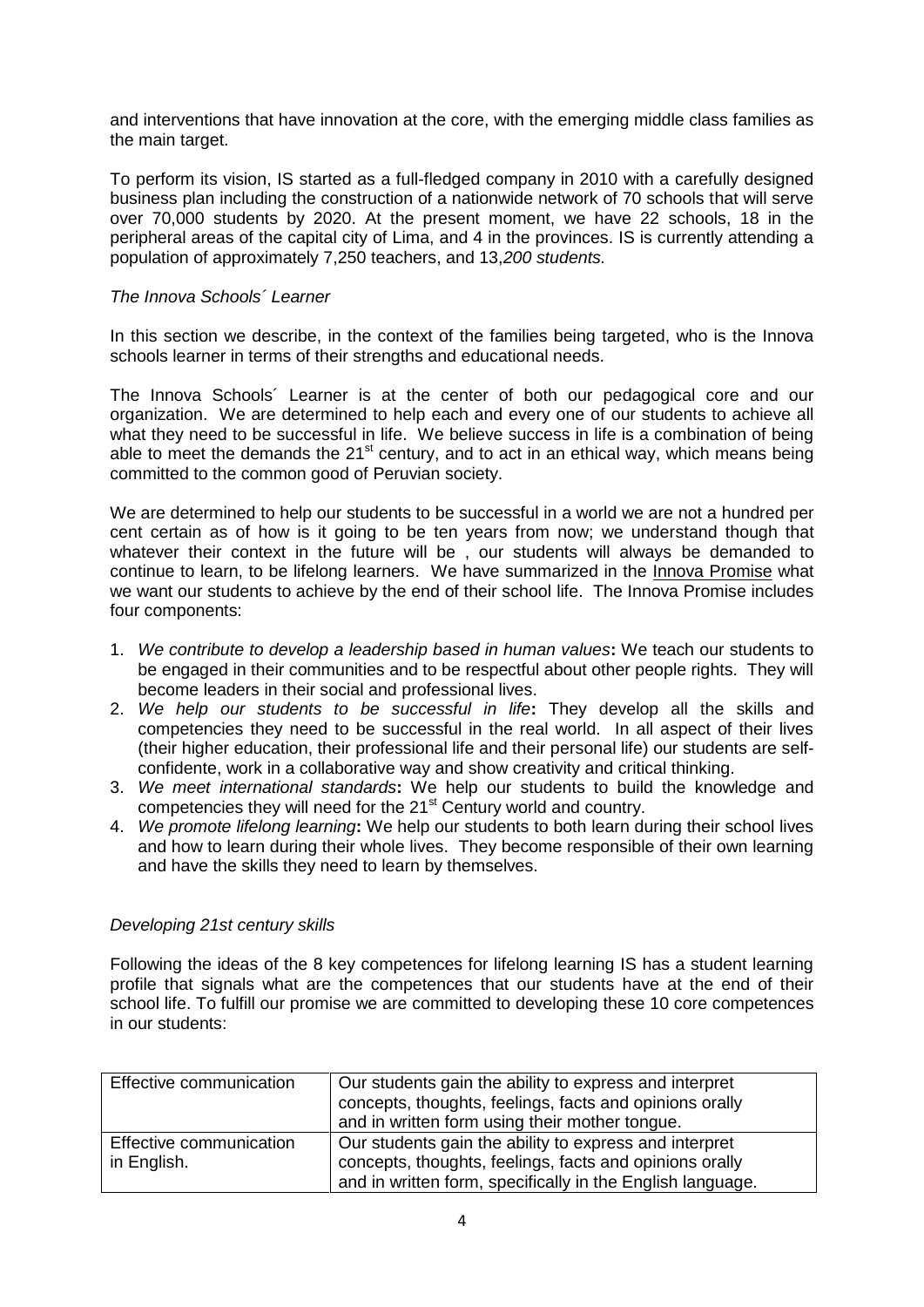| Mathematical competence.    | Our students gain the ability to solve mathematical       |
|-----------------------------|-----------------------------------------------------------|
|                             | content in different life contexts - using strategies,    |
|                             | reasoning and applying knowledge.                         |
| Scientific thought.         | Our students gain the ability to refer to domains of      |
|                             | science and technology, understand theories that          |
|                             | explain the interactions of nature and humans, and        |
|                             | develop an understanding of themselves as citizens of     |
|                             | the planet.                                               |
| Technology users            | Our students gain the ability and confidence to use all   |
|                             | technologies available to them. They are comfortable      |
|                             | accessing information and communicating through           |
|                             | digital forms.                                            |
| Leadership,                 | Our students gain the ability to transform ideas into     |
| entrepreneurship,           | action. They develop creativity, comfort with risk, and   |
| & initiative.               | ability to innovate. They contribute to society.          |
|                             |                                                           |
| Autonomy.                   | Our students gain the ability to work independently,      |
|                             | drive vision into existence, and make sound decisions     |
|                             | on their own.                                             |
| Collaboration.              | Our students gain the ability to work in teams,           |
|                             | effectively negotiate with each other, and work           |
|                             | together to achieve shared goals.                         |
| Creative expression.        | Our students gain the ability to develop creative         |
|                             | ideas, shape engaging experiences, and develop            |
|                             | their emotions through various forms of media and         |
|                             | expression, such as music, arts and literature.           |
| Social and civic awareness. | Our students gain the ability to participate effectively  |
|                             | and constructively in social and professional life. They  |
|                             | understand the norms and customs of society, and how      |
|                             | they fit personally, interpersonally and interculturally. |

# *Peruvian society.*

We have also come to the understanding that our students have some particular strengths and needs that come from the specific context they socialized and grew up and that we must take into account in order to meet those needs and use their strengths as opportunities to learn. The list below summarizes some of the characteristics of the Innova Schools learners and their contexts:

# *Strengths*

- Our students´ families come from the "emerging middle class" in Peru. One of the most important characteristics of this social group is the fact that families have had to struggle hardly to increase their incomes. Most of our parents work independently in small businesses of their own.
- Most parents belong to the first or second generation of people that moved from other Peruvian provinces to Lima. Our children come with a diverse, deep and rich cultural background.
- Context demands our students to develop their autonomy faster than children who belong to other social groups.

*Needs*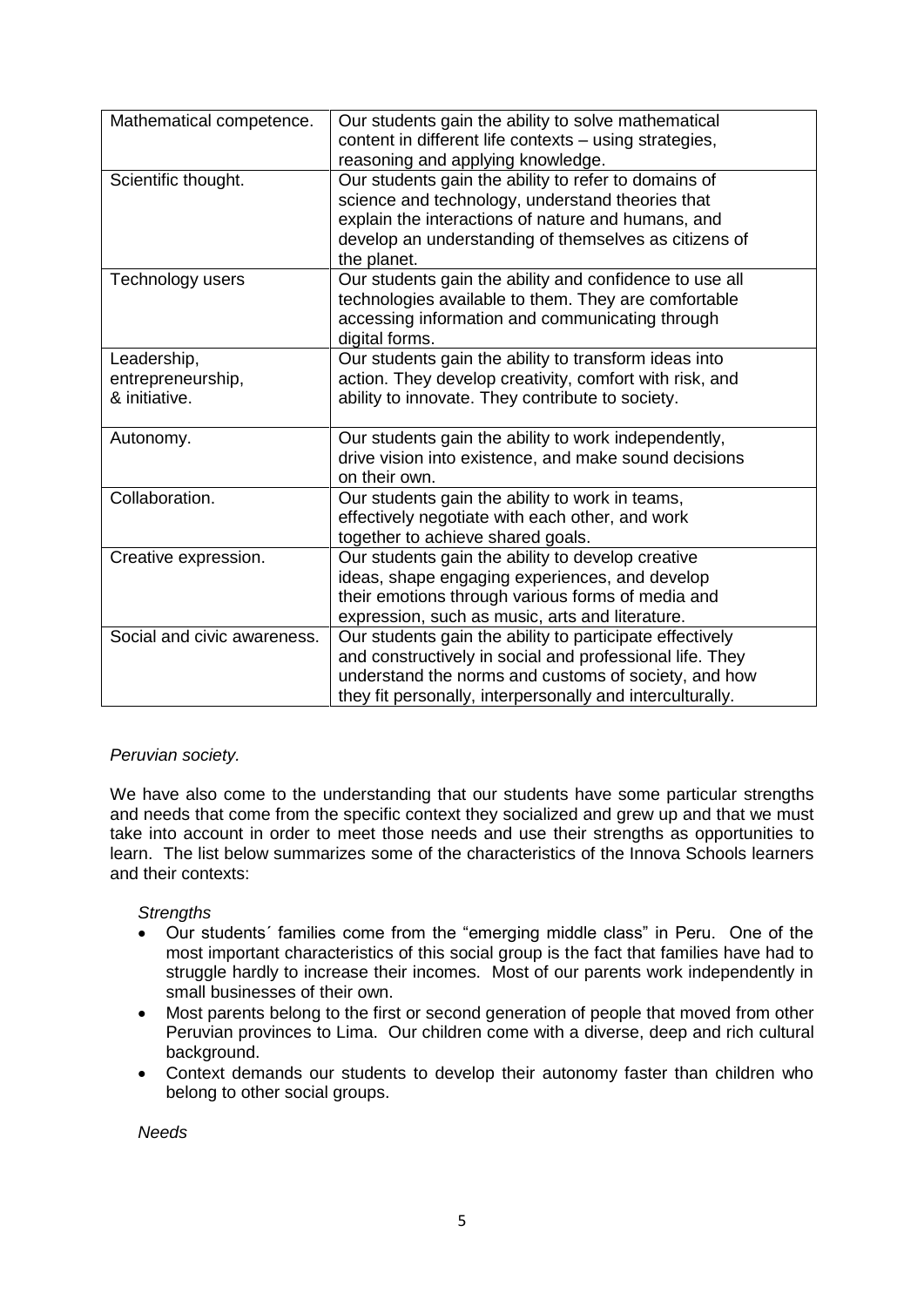- Most of the children we admit in Innova each year come from low-quality public or private schools and they may have problems to achieve to an expected level in Innova Schools.
- An important number of our students come from single-parent families and may have an unstable emotional environment at home.
- Our students usually spend many hours without necessarily being supervised by an adult person.
- Our students are exposed to vulnerable contexts. In the areas most of our schools are located, social problems, such as crime or drug use in teenagers, have been increasing in the past few years.

# **2. Leadership and partners**

Innova Schools has been creating some important partnerships with different local and international organizations. The table below shows he most important partners and the different projects or initiatives we have been working on with them.

| Intercorp                                            | Innova Schools belongs to Interbank Corporation, one of the most<br>important corporations in Peru. Intercorp is trying to provide high quality<br>services to Peruvian middle class families, such as banking, insurances,<br>retail, education, etc.                                                                                                            |
|------------------------------------------------------|-------------------------------------------------------------------------------------------------------------------------------------------------------------------------------------------------------------------------------------------------------------------------------------------------------------------------------------------------------------------|
|                                                      | Innova Schools works closely and receives consultancy services from<br>different organizations within Intercorp. We count with the support for<br>professional development from UCIC [Universidad Coorporativa de<br>Intercorp] which is the Corporate University of the Interbank Corporation.                                                                   |
| Ministry<br>of<br>Education                          | At the educational system level, Jorge Yzusqui our CEO was a member of<br>the National Council of Education [Consejo Nacional de Eduación-CNE].<br>The president of Interbank Corporation, Ramón Barua, has recently been<br>named as member of this National Council of Education.                                                                               |
|                                                      | We have come to the understanding that a strong relationship with the<br>Ministry of Education is a key success factor for Innova Schools. We are<br>now trying to find different ways of working together with the Ministry and<br>share with them all the good practices Innova Schools has been<br>implementing and vice-versa.                                |
| Ontario<br>Principals'<br>Council                    | The Ontario Principals' Council (OPC) is delivering the International School<br>Leadership Program for Innova Schools' Principals. This program is<br>focused on building instructional leadership capacities in our principals.                                                                                                                                  |
| <b>IDEO</b>                                          | IDEO is an innovation international consultant firm with which we have<br>developed some of our innovative strategies in terms of use of space,<br>pedagogy, construction model, use of technology and others. For 2014,<br>we will work with IDEO in developing a scalable teacher training and a<br>capacity building model.                                    |
| Pontificia<br>Universidad<br>Católica<br>del<br>Perú | We have an agreement of cooperation with PUCP [Pontificia Universidad<br>Católica del Perú] from which we beneficiate from all the educational<br>technological innovations that the university develops. This university is<br>also delivering a teacher training program for mathematics teaching,<br>focused on improving subject knowledge in these teachers. |
| Universidad<br>Peruana<br>Cayetano<br>Heredia        | This university is delivering a teacher training program for science<br>teaching. This program is also focused on improving subject knowledge in<br>our science teachers.                                                                                                                                                                                         |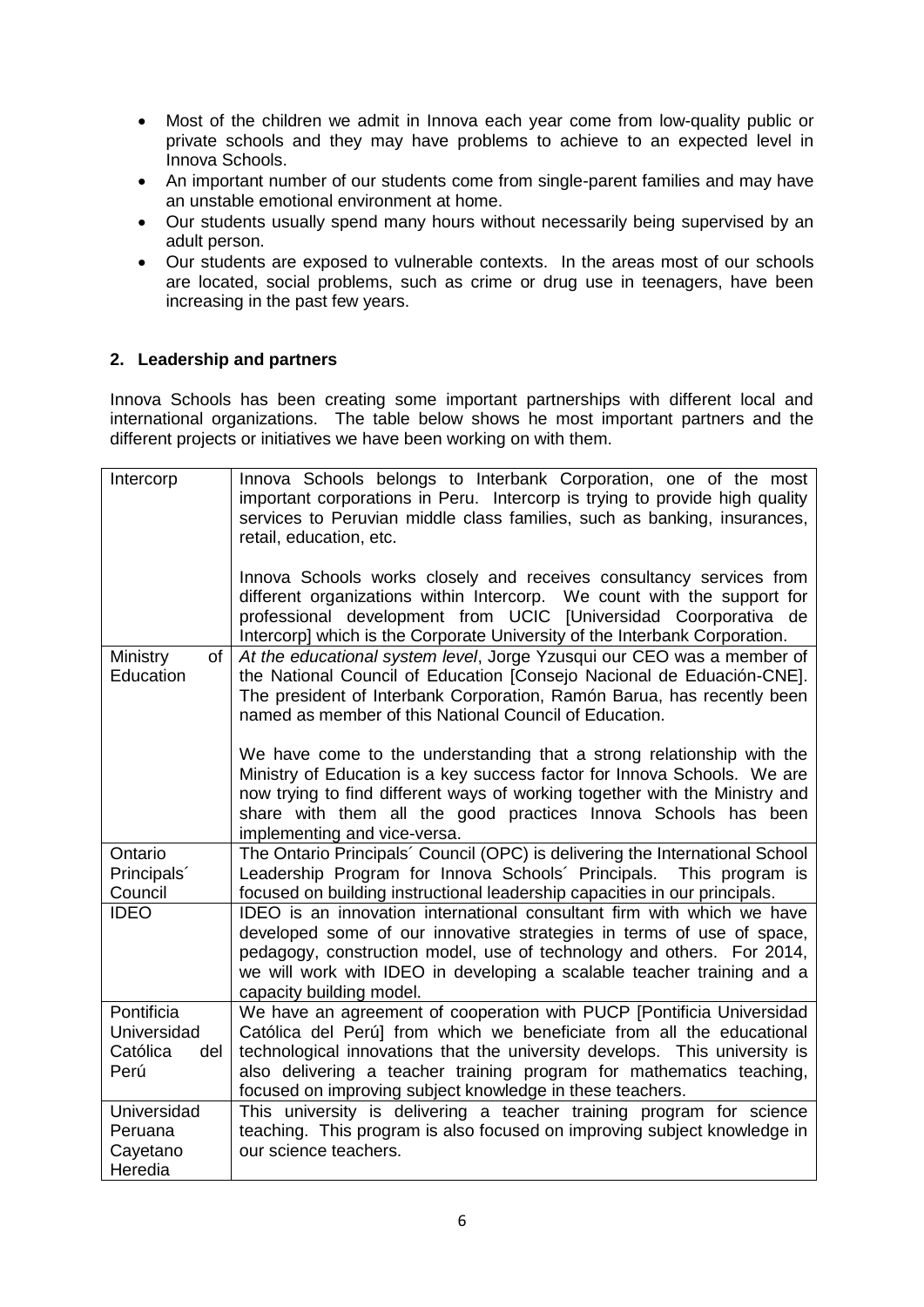# **3. Strategies and activities**

# *A standard-based curriculum*

The IS curriculum contains the Peruvian mandated curriculum and includes standards from international frameworks like Australia, Canada, and other countries in the region: Chile and Colombia. Another difference with the Peruvian mandated curriculum is that we have developed standards for each school year in the core curriculum areas: Language Arts, Mathematics, English as a Second Language, and Science. We have also identified "power standards" per grade to help the teachers focus on the critical and essential standards: those that will allow students to build further knowledge as they move on from one school year to another. These standards are also provided to the Area of Quality Assessment in back office and are used to elaborate the standardized tests by which we assess the system in the component of Teaching and Learning.

Inspired in the Understanding by Design (UbD) framework, in 2014 we started a curriculum innovation that implied establishing for each grade, in the core courses<sup>2</sup>, the expected learning standards. This was done to clarify, for every main pedagogical actor at Innova, what the learning expectations in these core areas for each grade were. The. UbD framework offers an instructional design model designed under the following premise: design curriculum "backwards" from two ends, understanding and learning transfer.

Drawing also from the concept of "learning outcomes" we have done the instructional design of the core courses in our curriculum establishing not only standards for each grade, but also the learning outcomes aligned to these grade standards. The learning outcomes have been established for each school term. $3$  The following are some interesting definitions of learning outcomes that have been very useful facing this instructional design innovation:

- Learning outcomes are statements of what is expected that the student will be able to do as a result of learning the activity. (Jenkins and Unwin, 2001)
- Learning outcomes are an explicit description of what a learner should know, understand and be able to do as a result of learning. (Bingham, 1999)
- Learning outcomes are statements of what a learner is expected to know, understand and/or be able to demonstrate after completion of a process of learning. (ECTS Users' Guide, 2005)
- A learning outcome is a statement of what a learner is expected to know, understand and be able to do at the end of a period of learning and of how that learning is to be demonstrated". (Moon, 2002).

# *The TRC*

At IS, we have moved from an instructional design that was not presenting clearly enough the learning expectations to all the pedagogic actors, to an instructional design that expresses fairly clearly: what the learning standards for each school year are, what the

 $\frac{2}{3}$ At Innova Schools we have divided the courses into two groups: (i) the core courses: Mathematics, Language arts, English as a Second Language and science and (ii) enrichment courses: Social Studies, Arts, Physical education and religion.

 $3$  A school year at IS includes four terms that approximately last three months.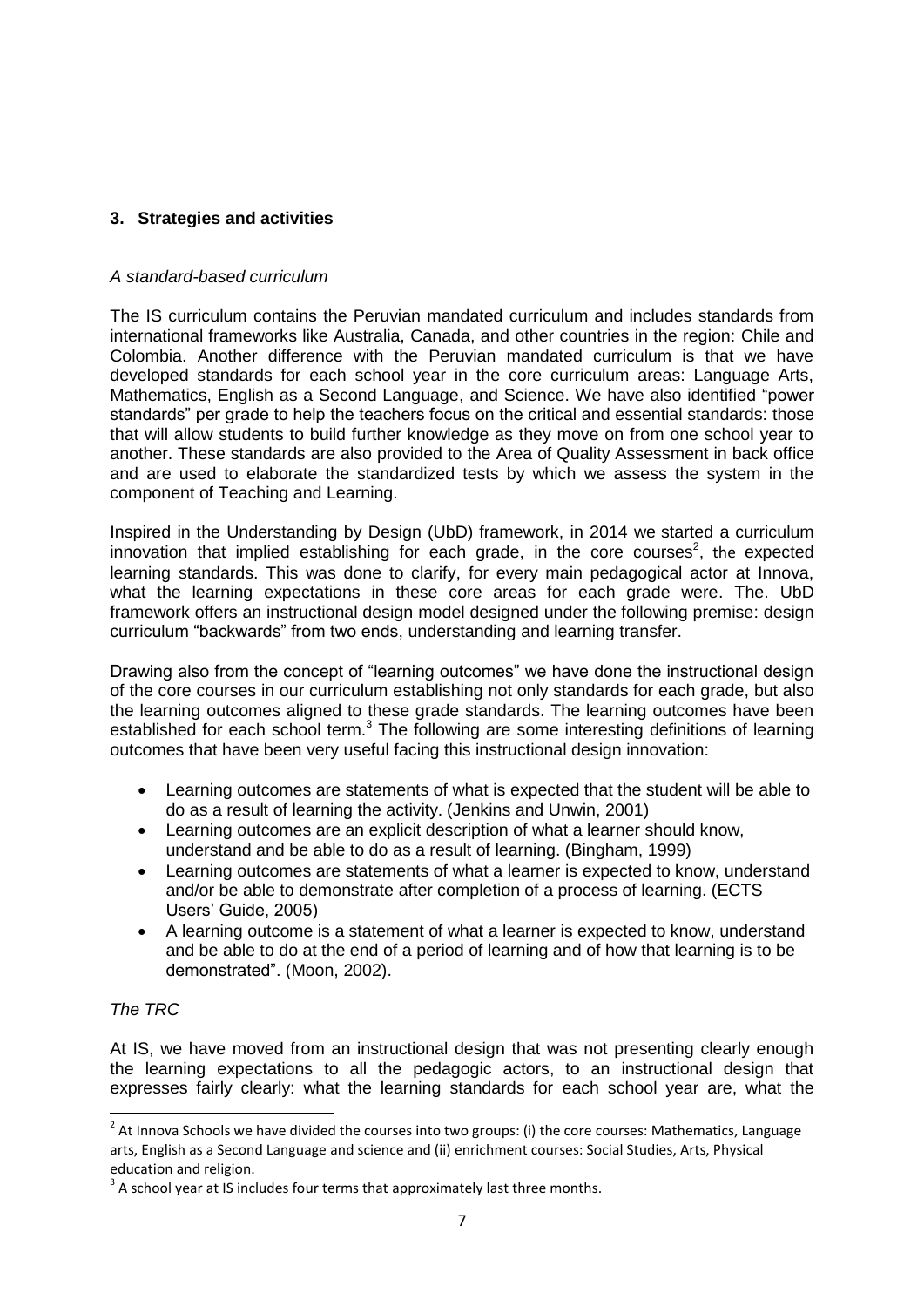expected learning outcomes for each school term in all core courses are, and how students are to demonstrate their learning, either through products or formal assessment. Therefore, a product based assessment and a more formal assessment based on End of Unit Tests, and End of Term Tests, have also been established for the four core courses: Mathematics; language Arts, Science and English as a Second Language.

Based on these standards, lessons have been revised, refined, and in some cases reelaborated in the IS repository of lessons: the Teacher Resource center (TRC)

The TRC is the online home for the Innova learning curriculum lessons. It contains a comprehensive set of quality lessons aligned to the grade standards and term learning outcomes, for each subject across every grade. These lesson plans are authored by Innova, and are specific to the learning model. The lesson plans, and the aggregation of them in one central resource, allows Innova to distribute quality teaching resources to every teacher. It simplifies the process of lesson planning and creates standard-based lessons across the Innova Schools network; with the TRC Innova wishes also to create a community of practice where teachers can build on the initial materials and upload and share new resources.

# *The Innova Schools Learning and Teaching model*

Innova Schools is implementing a paradigm shift: from teacher centered schools, in which teacher´s knowledge is basically transmitted to students, and teachers are the main source of learning; to schools that are student centered. In a paradigm centered on student learning, students actively engage in learning interacting with different sources of learning: e-books, internet, the teacher, the other classmates, with guidelines provided by their teachers. In this paradigm, technology is regarded as an important tool. Our learning process promotes that students use technology to learn efficiently, and that teachers facilitate this process accordingly.

### *A social constructivist approach to learning and instruction*

A social constructivist learning model is an approach to learning by which students build their own knowledge. The socio-constructivist approach to learning is highly effective: it allows students to seek knowledge and construct their own understanding. The following conditions take place when teaching in a socio-constructivist classroom: a challenge engaging students in inquiry, the use of tasks promoting collaborative learning, questions that active cognitive activity, high cognitive demand tasks and problems that promote debate and collaboration among peers. However, it is costly to achieve and requires special teaching talent, both barriers to scale. Teachers need to be robust in the use of pedagogy, and also in the discipline they teach. They need to be self-confident to elaborate on the questions students pose and on the discussion that take place in the classroom, and allow students different ways of reasoning. Therefore, in order to implement a socio-constructivist approach IS needs: strong teacher training, a strong mentoring system and not very large group classroom arrangements.

Starting from a socio-constructivist learning model, we have found the need to put into place some specific guiding principles by which we summarize what we call our Pedagogic Core, which means the way we understand both the nature of learning and the nature of teaching. The uniqueness of the Innova model is that we use technology not only as a tool, but as the most important vehicle for learning by which we give students the opportunities they need to achieve at a high level. The graphic below shows the relationship between the Innova Schools' learner, the quiding principle of our pedagogical core and the role of technology in this process: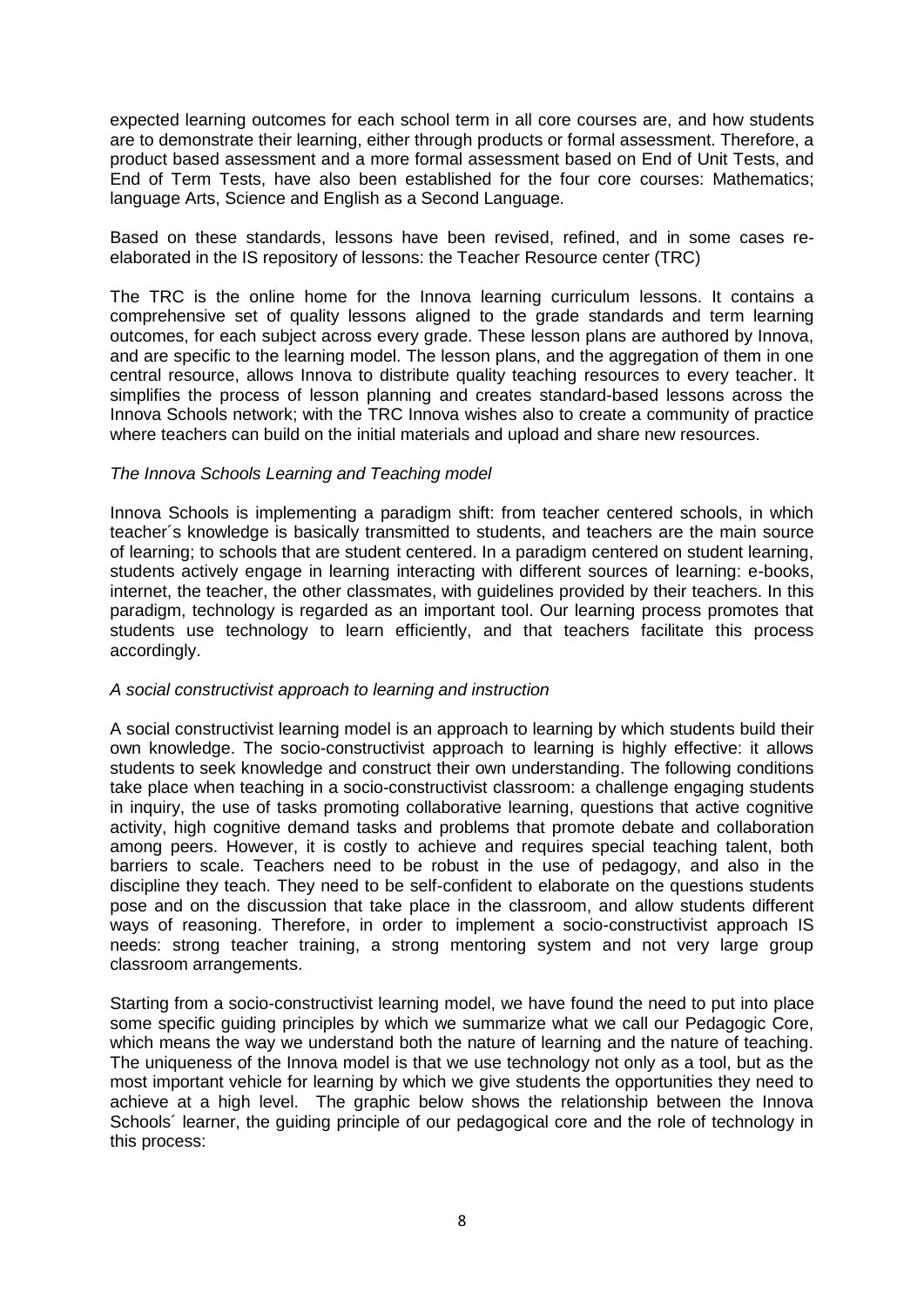



As figure 3 tries to emphasize, the uniqueness of the Innova Schools model is in the way we use technology through continuous innovation as the most important strategy to enhance learning and teaching processes and improve student's achievement. We have developed and put in place different models that embed technology in the learning process: the Blended Learning model and the Flipped instruction model which we will now refer to briefly.

# **The Blended Learning model at IS**

At IS Blended learning combines direct hands on experiences in the classroom (social constructivist learning) with digital learning in which students use computer based tools to discover and work through core academic concepts.

The most precise and simple definition describes blended learning as the learning model that combines face to face teacher and students interaction with learning spaces with technology where students are working one to one with an electronic device. As Coeten (2003) and Marsh (2003) suggest: a learning approach "which combines face-to-face and virtual teaching".

The Blended learning model at IS is made up of two modes: Group learning and solo learning.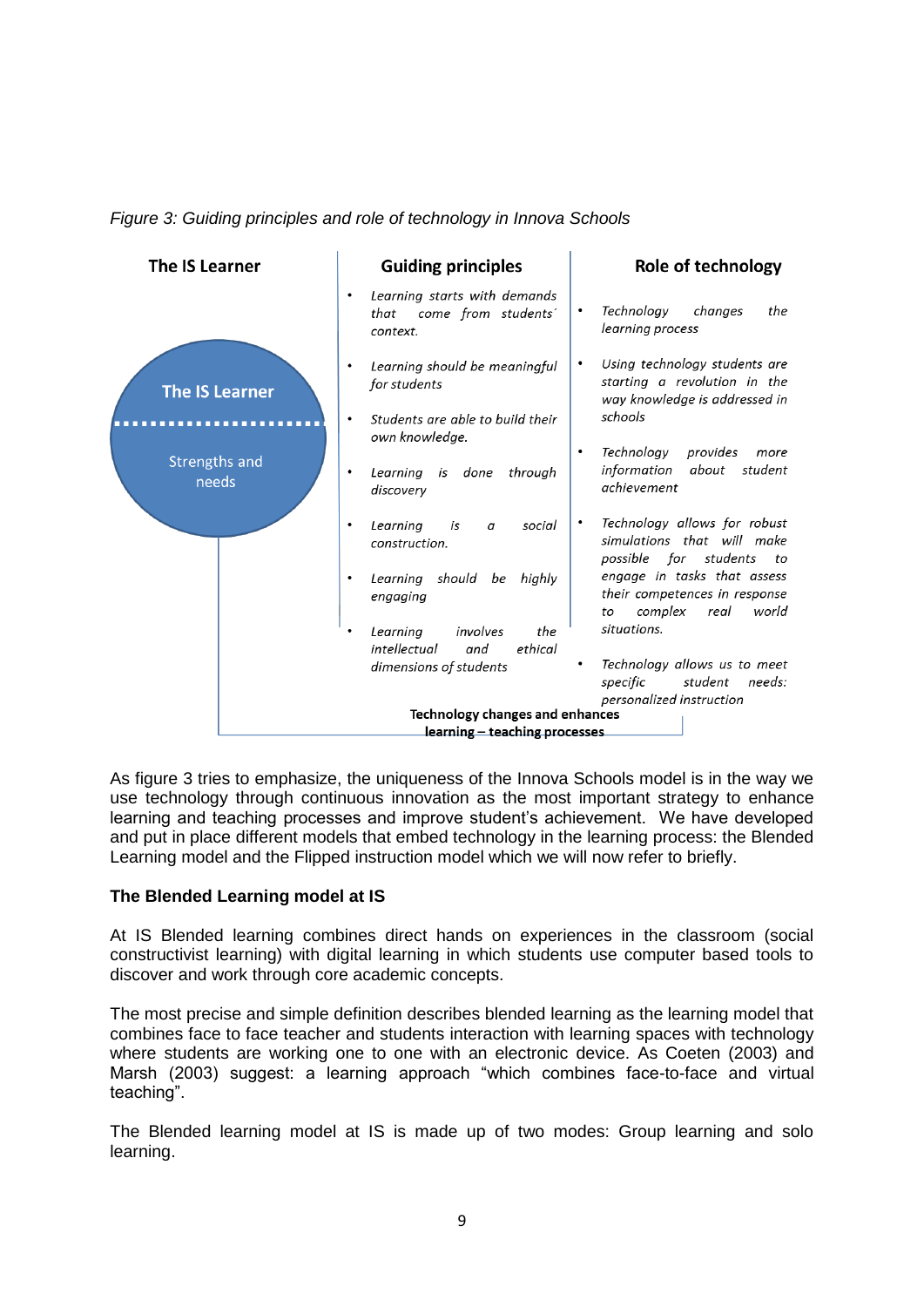- In group learning students collaborate with each other, often in small groups that are led by a teacher to discover new concepts and develop high order understanding through projects and exercises. While group learning is key to helping students develop academic knowledge, it supports the development of competences such as collaboration, teamwork and leadership. This usually happens in classes of around 30 students.
- Solo learning is a new format of independent, student-led and self-paced learning often enabled by technology. Students construct their own goals, paths, and work flows, with teachers providing targeted support as needed. Solo learning is a major differentiator for IS, here the student learns to develop autonomy, focus, and responsibility for their own learning. Solo learning usually happens in a large format, with groups of around 60 students.

# **The Flipped Instruction Model**

The Flipped instruction model is a form of Blended Learning in which students learn new content online starting by watching videos, lectures, or interacting with digital resources usually at home. In this reversed instruction, what used to be homework ("assigned problems") is done in class with teachers offering more personalized guidance, scaffolding and interaction to students. Thus, at home students explore content that turns into prior knowledge that students will later use in the classroom. This shift: exposure to content at home first, and application in the classroom later, allows students to confront, in the classroom, higher order thinking tasks.

The Flipped Instruction model is being used at Innova Schools to enhance the socioconstructivist paradigm. As the theory and research about socio-constructivism suggest: the more robust the prior knowledge, the greater the possibilities to transfer, and apply knowledge into different and new situations.

There are four key elements of the flipped classroom that contribute to enhance learning4:

- The possibility to give students an opportunity to gain first exposure prior to class.
- Give students incentives to come better prepared to class
- Provide mechanisms to assess students understanding
- Provide in-class activities that focus on higher level cognitive demand due to the fact that prior knowledge has been taken care of at home.

During the 2014 school year, we have started to pilot Flipped Instruction in two schools: Chiclayo and Comas; in two content areas: Mathematics and Science; in two different grades: 7th and 8th. This year, we are piloting Flipped Instruction in one school in Lima and one in the province, with four teachers, and approximately 80 students.

# **4. How is communication and feedback assured through the schools in the network?**

In terms of school management, we have realized that we need to move forward from a type of school management that comes from understanding ourselves as a central office operating a network of schools; to a type of school management that arises from an understanding of Innova Schools as a System.

In order to work as a System, we needed to get a deeper understanding about the underpinning theory of change and action we should adopt in order to inform all decisions in our organization. Discussion about the underpinning theory of change and action at Innova

 $\overline{a}$ 

<sup>&</sup>lt;sup>4</sup> Taken from Flipping the classroom. University of Vanderbilt Center for teaching http://cft.vanderbilt.edu/guides-sub-pages/flipping-the-classroom/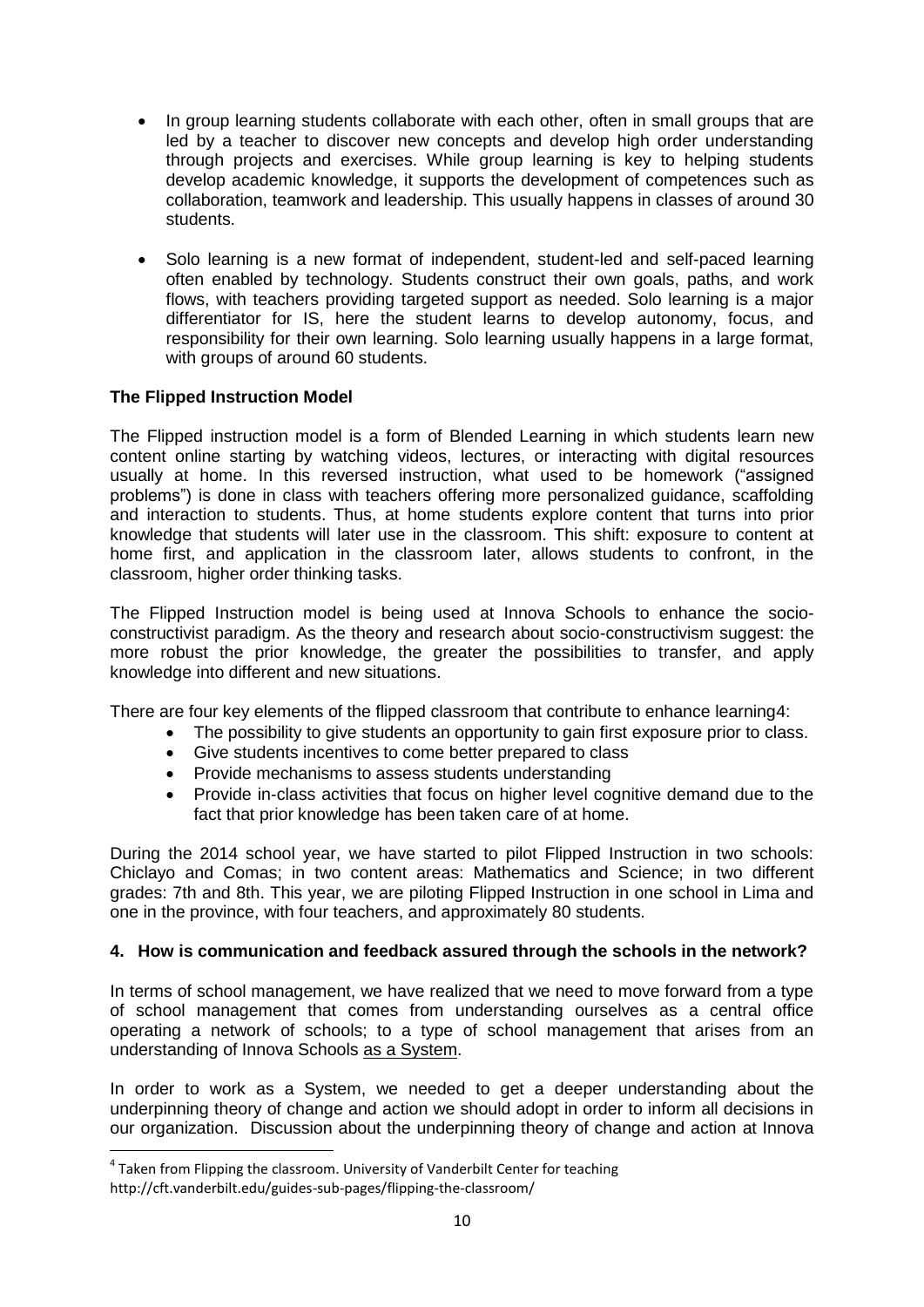Schools as well as the presentation of our framework will be addressed in the "Success factors. Tensions and Impediments" section of this paper.

# **5. Evidence of effectiveness and efficiency**

Having blended learning as the strategy to assess we now present data that refers to changs at different levels: student achievement, the school leaders, the teachers, the students themselves, the parents, and change on learning environments.

# **Students´ learning outcomes**

The *Evaluación Censal de Estudiantes* (ECE) is the only nationwide assessment for students of second grade which is applied on a yearly basis in Peru. In terms of student performance in this test, there is evidence of success at IS. The following charts shows the 2012 and 2013 results in both Reading Comprehension and Mathematics:





Along with these results, our Quality Assessment Department collected during 2013 information about the impact of the Blended Learning Model in students´ achievement. For this purpose, standardized tests were applied in the schools that had implemented the Blended Learning model and schools that did not.

The following chart shows the levels of student achievement in Mathematics in  $7<sup>th</sup>$  grade. The group that learned Mathematics using the Blended Learning Model (BL) got better results than those who did not use this model.

| <b>Number</b><br><b>students</b> | <b>Pre</b> - test |        | <b>Final test</b> |        |
|----------------------------------|-------------------|--------|-------------------|--------|
|                                  | Min - Max         | Median | Min - Max         | Median |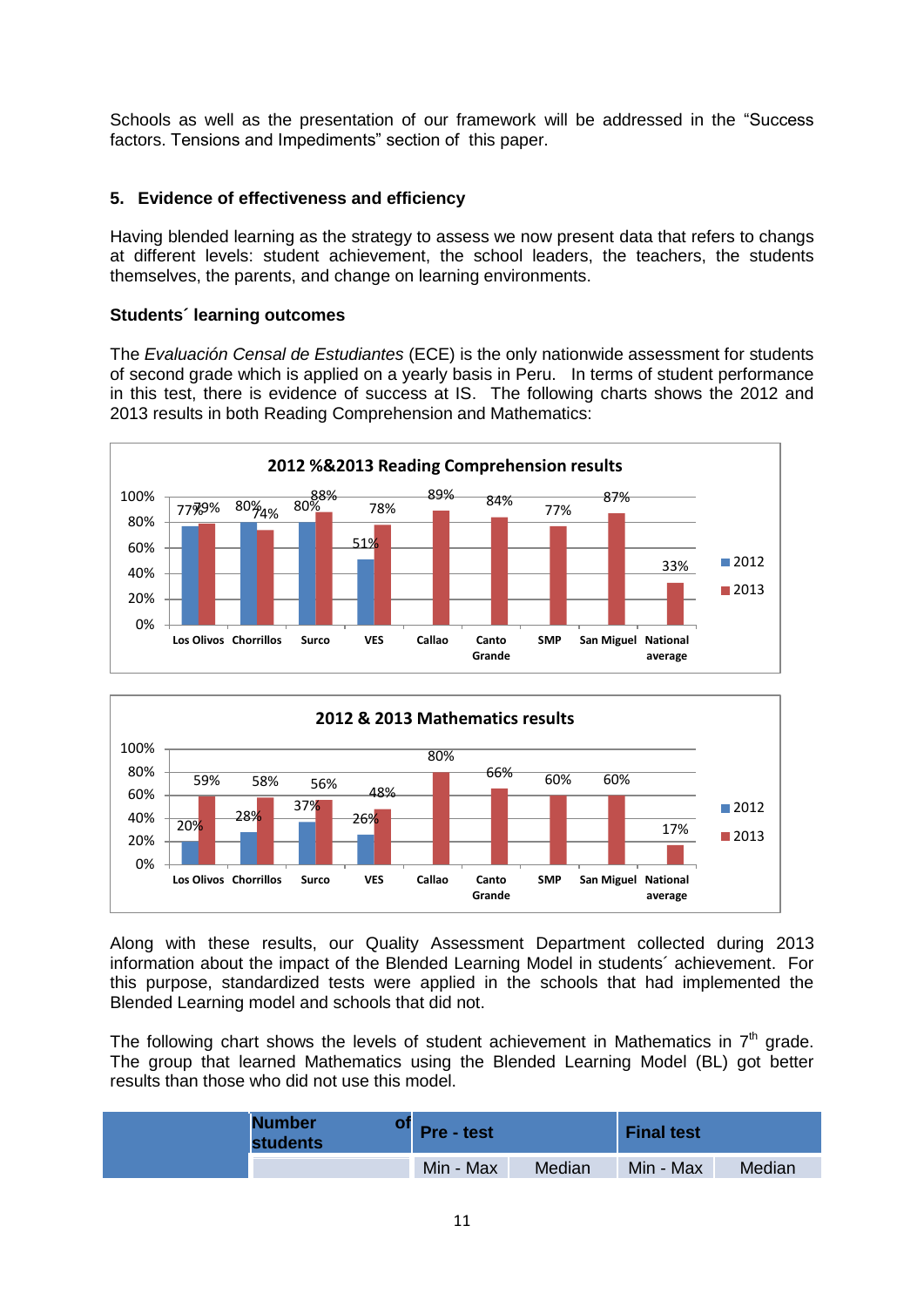| <b>Without BL</b> | חרר | 0-15 |          | $2 - 16$ |         |
|-------------------|-----|------|----------|----------|---------|
| <b>With BL</b>    | 298 | 0-16 |          | $3 - 16$ |         |
| sig               |     |      | $0.003*$ |          | $.000*$ |

Similar results were found in Reading Comprehension. The following chart shows that  $8<sup>th</sup>$ grade students that used the Reading Comprehension software for their Spanish classes got better results than those who did not used the software.

|                   | <b>Pre</b> - test |        | <b>Final test</b> |        |
|-------------------|-------------------|--------|-------------------|--------|
|                   | Min - Max         | Median | Min - Max         | Median |
| <b>Without BL</b> | $2 - 20$          | 11.4   | $4 - 20$          | 12.8   |
| <b>With BL</b>    | $3.6 - 20$        | 11.6   | $1.26 - 20$       | 14     |
| sig               |                   | 0.053  |                   | $032*$ |

Although learning in secondary education seemed to improve with the Blended Learning Model, students in primary education did not show the same results. The following chart shows that there was no difference between  $4<sup>th</sup>$  grade students that had learned Spanish using Blended Learning and those who had not.

|                   | <b>Pre</b> - test |        | <b>Final test</b> |        |
|-------------------|-------------------|--------|-------------------|--------|
|                   | Min - Max         | Median | Min - Max         | Median |
| <b>Without BL</b> | $0 - 16$          | 10     | $0 - 16$          | 11     |
| <b>With BL</b>    | $0 - 17$          | 10     | $0 - 17$          | 11     |
| sig               |                   | 0.83   |                   | .432   |

# **Teacher performance**

Improving teacher performance is a shared responsibility among school principals, the Teacher Training system and the Teacher Monitoring system. A teacher coaching and monitoring system was implemented during 2013, through this system all teachers were continuously observed during their classroom performance using some specific indicators. Each observation was followed by a feedback meeting in which each teacher had the opportunity to reflect upon their performance and received suggestions for improvement.

Results show that teacher performance improved consistently during 2013. The table below shows the percentage of teachers classified under low, medium and high performance at the beginning of 2013 and at the end of that same year. The data shown below is from eight schools, seven of these schools were in Lima and one was outside of Lima.

| Teacher performance     | <b>April 2013</b> | November 2013 |
|-------------------------|-------------------|---------------|
| <b>High performance</b> | 3%                | 43%           |
| Medium performance      | 23%               | 52%           |
| Low performance         | 74%               | 5%            |

Along with the Teacher Monitoring System, the Teacher Training programs are an important strategy for improving teacher performance in Innova Schools. At its initial stage, meaning a teacher first year in Innova Schools, Teacher Training Programs include six main components:

• An introduction to Innova Schools' Guiding Principles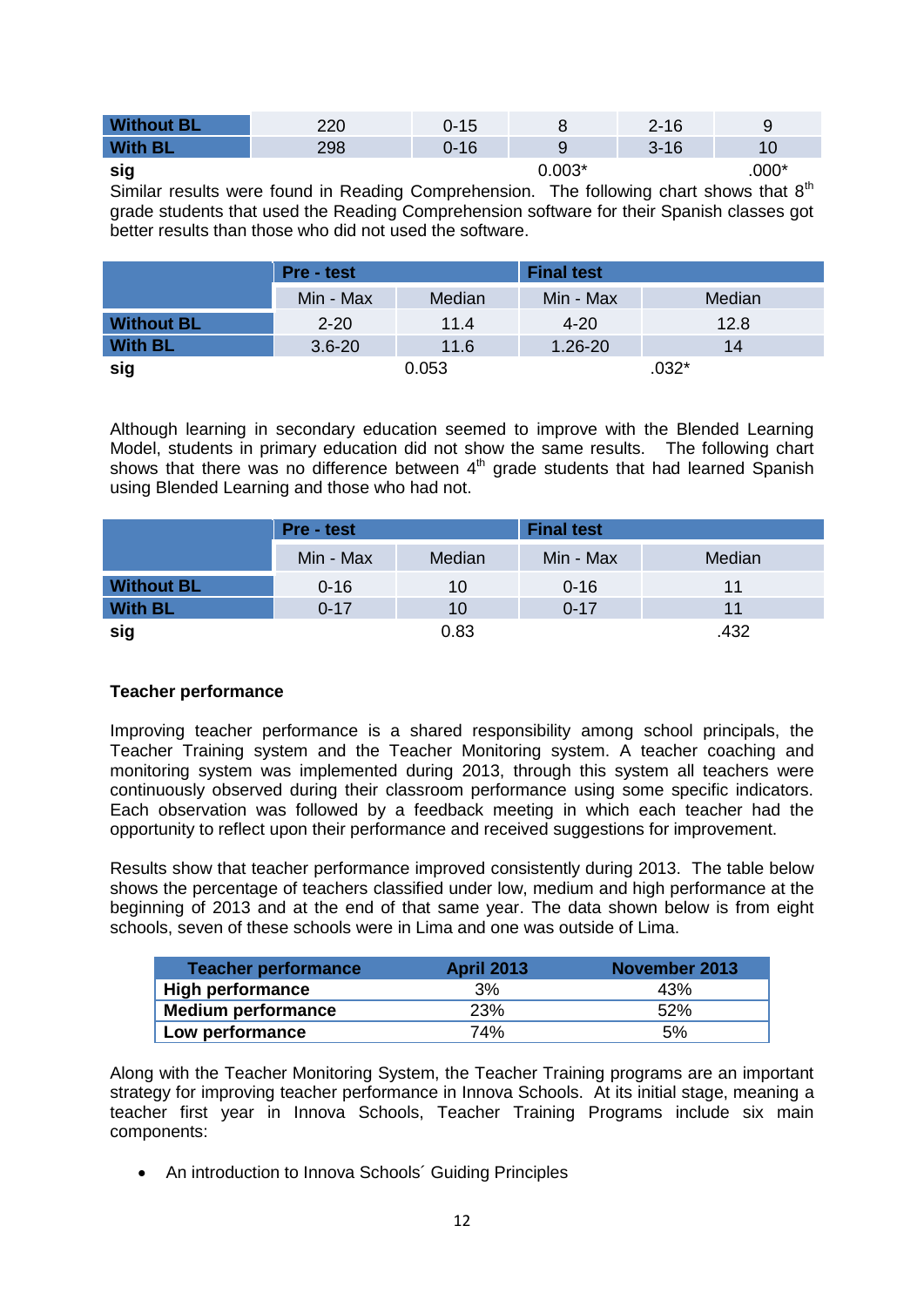- Highly effective Teaching and learning strategies for each subject in our curriculum
- The blended learning model and the effective use of each software for the teaching and learning processes
- Effective classroom management
- Subject matter knowledge for the core areas
- Personal development

These six components are organized in modules, delivered before and during each school year. The number of training hours an Innova Schools´ teacher receives during the first year could go from 52 to 170 hours a year.

# **Parents´ engagement**

We have been collecting data from a consultant marketing firm ("Arellano Marketing") that has been inquiring about parents' levels of general satisfaction. The following chart shows the percentage of parents´ that felt satisfied with the educational service Innova Schools provided by 2011, 2012 and 2013.



Parents´ engagement and satisfaction with the service provided by Innova Schools had also had an impact on students´ enrollment rate. While at the end of 2012, only 20% of students left Innova Schools and moved to other private schools, at the end of 2013, only 12% of our students left Innova Schools. Both the improvement on parents´ satisfaction and the decrease of the dropout rate seemed to be related with some important factors or variables such as:

- The role of principals, their relationship with parents and the perception parents had about Principal´s leadership.
- The school work environment and teachers perception about the emotional climate in each school.
- Parents´ perception about teacher performance and the emotional climate in the classroom.

# **Schools performance**

Regional Directors play a very important role in the Innova Schools system, working mainly in capacity building within each school and giving ongoing feedback to schools´ principals in order to improve school performance.

At the end of 2013, our Regional Directors put in place a school performance assessment process, by which they gathered information from different aspects of school functioning drawing from different sources of information. This process allowed us to see which schools were really creating the right conditions for students´ learning and which schools needed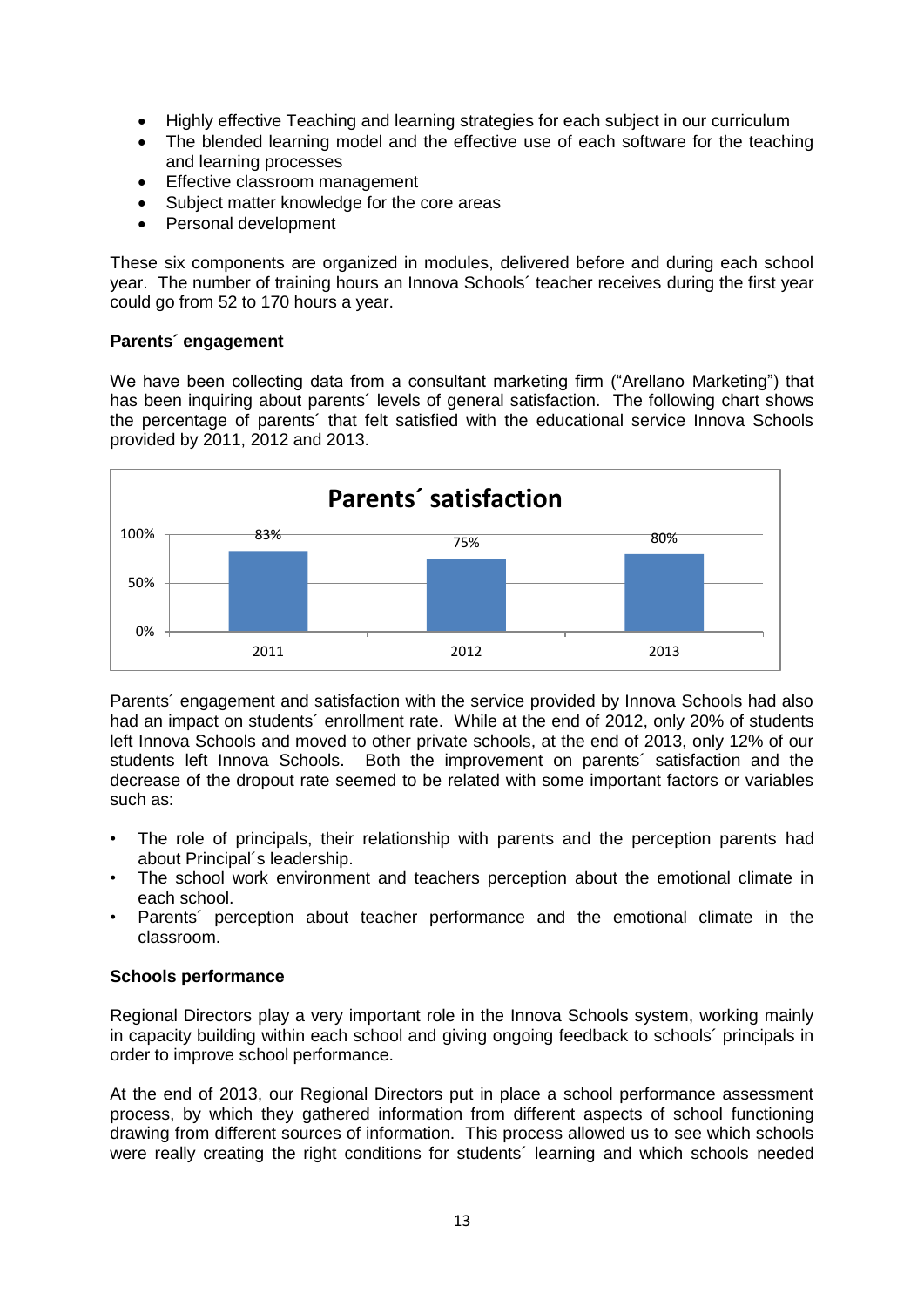special intervention in order to create these conditions. The table below shows the information used for this analysis.

*Table 1: Information used by the Regional Directors in the evaluation process of the Schools*

- School improvement plan implementation
- Number of expected indicators from the Innova Schools Effectiveness Framework achieved in each school
- Parents´ satisfaction rate
- Re-enrollment rate
- School climate survey results
- Teacher performance appraisal results
- Parents' perception about teacher performance
- Innova Schools standardized tests results

The chart below shows the overall result for each school obtained at the end of the assessment process in 2013.



It is important to mention that the school performance results allowed us to differentiate the kind of support and supervision each school needed from the part of the Regional Director. This process also helped the regional directors figure out the different levels of autonomy Principals can manage successfully, according to the school performance: the higher the score of the school in this assessment, the less supervision the school needs and vice-versa.

Implementing Professional Learning Communities (PLC) is the strategy by which we have managed to build social capital and capacities in the school leaders in order to improve schools´ performance. We have been building PLCs with schools´ principals and academic as a way to improve their instructional leadership skills, in a collaborative environment. School leaders´ meet once a month with Regional Directors, who lead these PLCs. Table below shows some of the topics schools´ principals will be working on during 2014:

| <b>Month</b> | <b>Topic</b>                         |
|--------------|--------------------------------------|
| January      | School improvement plan: SMART Goals |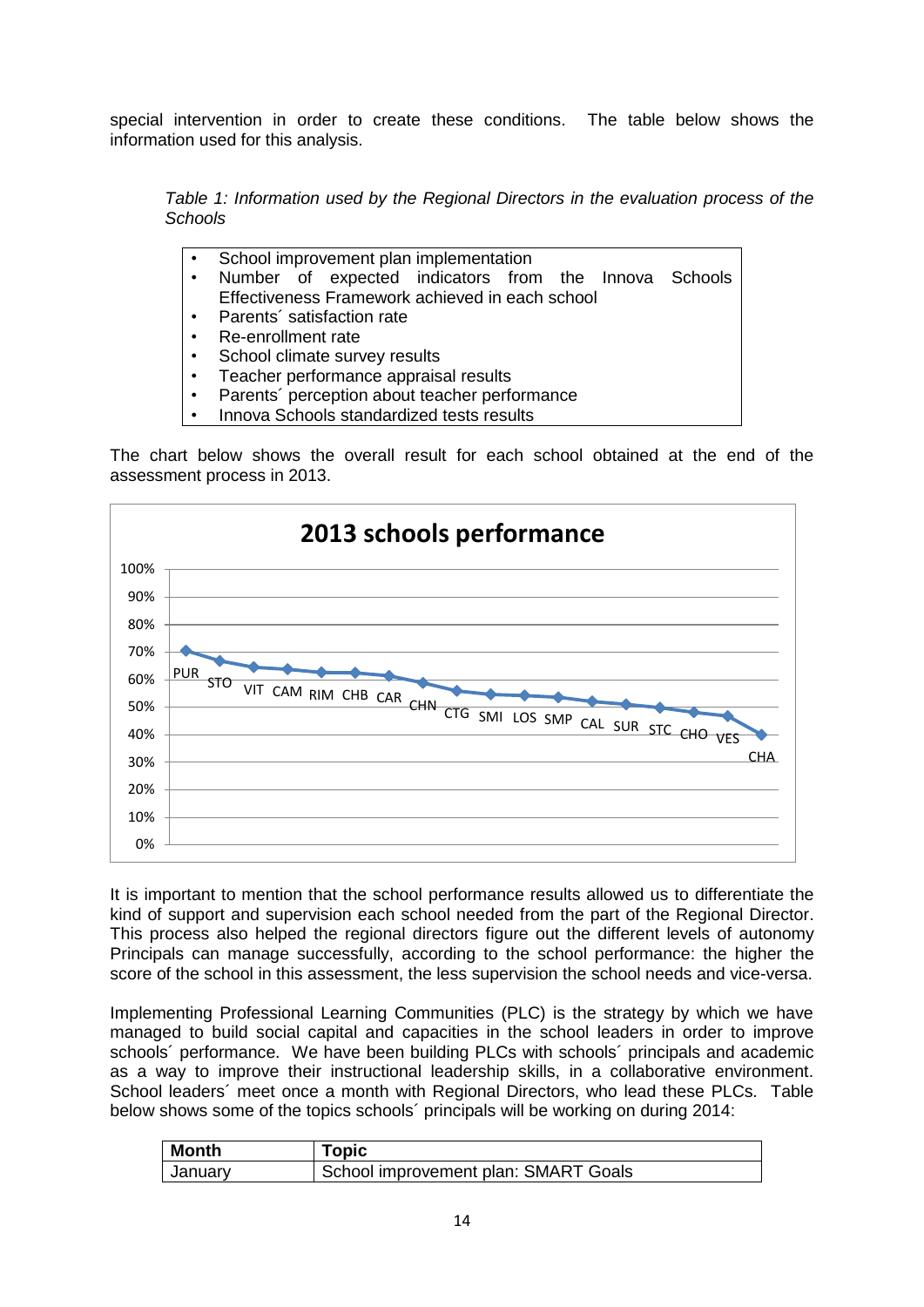| February  | 2013 standardized test results: analysis<br>Highly effective teaching and learning strategies |  |
|-----------|-----------------------------------------------------------------------------------------------|--|
| March     | School improvement plan<br>Highly effective teaching and learning strategies                  |  |
| Abril     | Parents' engagement: sharing responsibility<br>about                                          |  |
|           | learning                                                                                      |  |
| May       | Effective communication and meeting with teachers                                             |  |
| June      | School performance self-assessment                                                            |  |
| August    | End of term tests: data analysis and improvement plan                                         |  |
| September | Tri-level intervention                                                                        |  |
| Octubre   | <b>Teacher stress</b>                                                                         |  |
| Noviembre | End of year school performance assessment                                                     |  |

# **Changes in the learning environments**

In this section we focus on the changes in the learning environments produced during the implementation of the Blended Learning. This implementation required three stages of deployment: first pilot, medium scale deployment and large scale implementation.

# *A) First Pilot*

During the third and fourth term of 2012 two pilot projects on Solo Learning were conducted, one for Mathematics and another one for Communication in two of our Schools: Surco and Villa El Salvador. The objective of this pilot project was to understand the functioning of Solo Learning sessions in order to design the large scale implementation for 2013. The pilot project was designed to retrieve information on the following aspects: the requirements needed for solo learning, the teaching competencies and the teaching profile required for this type of teaching.

We had encouraging results in the 2012 pilot in terms of increase of students' achievement using Khan Academy in mathematics instruction: 97% of the students showed an increase on math performance in the post test; 65 percent of the students doubled and even tripled their mathematics results in the post test. All the observed measures were statistically significant.

### *B) Medium scale deployment*

In 2013, we decided to implement blended learning in 8 schools, 6 of them just started to operate that year: Puruchuco, Virreyes, Rímac, Santo Toribio, Nuevo Chimbote, and Chincha; and the other two schools were schools that participated in the pilot: Surco and Villa El Salvador. We selected 2 subject domains (Mathematics and Reading and Comprehension). Khan Academy, the piloted software, was used for mathematics and a program developed by a prestigious university in Peru "Leo PUCP" –also a previously piloted program- was chosen for Reading and Comprehension for Primary. We requested a prestigious publishing house in Peru with headquarters in Spain, to design for us a Literature Based Program "Leo Todo" for Reading and Comprehension for secondary students. We decided to work with students from 4th to 8th grade. Participants in this second deployment included a population of approximately 2,000 students, 80 teachers, 8 principals and 8 academic coordinators.

### *C) Large scale deployment*

On 2014, we decided to implement the Blended Learning in all our 22 schools. We selected two more subject areas to be part of this model, English as a Second Language and Science, besides mathematics and Reading Comprehension. Participants in this third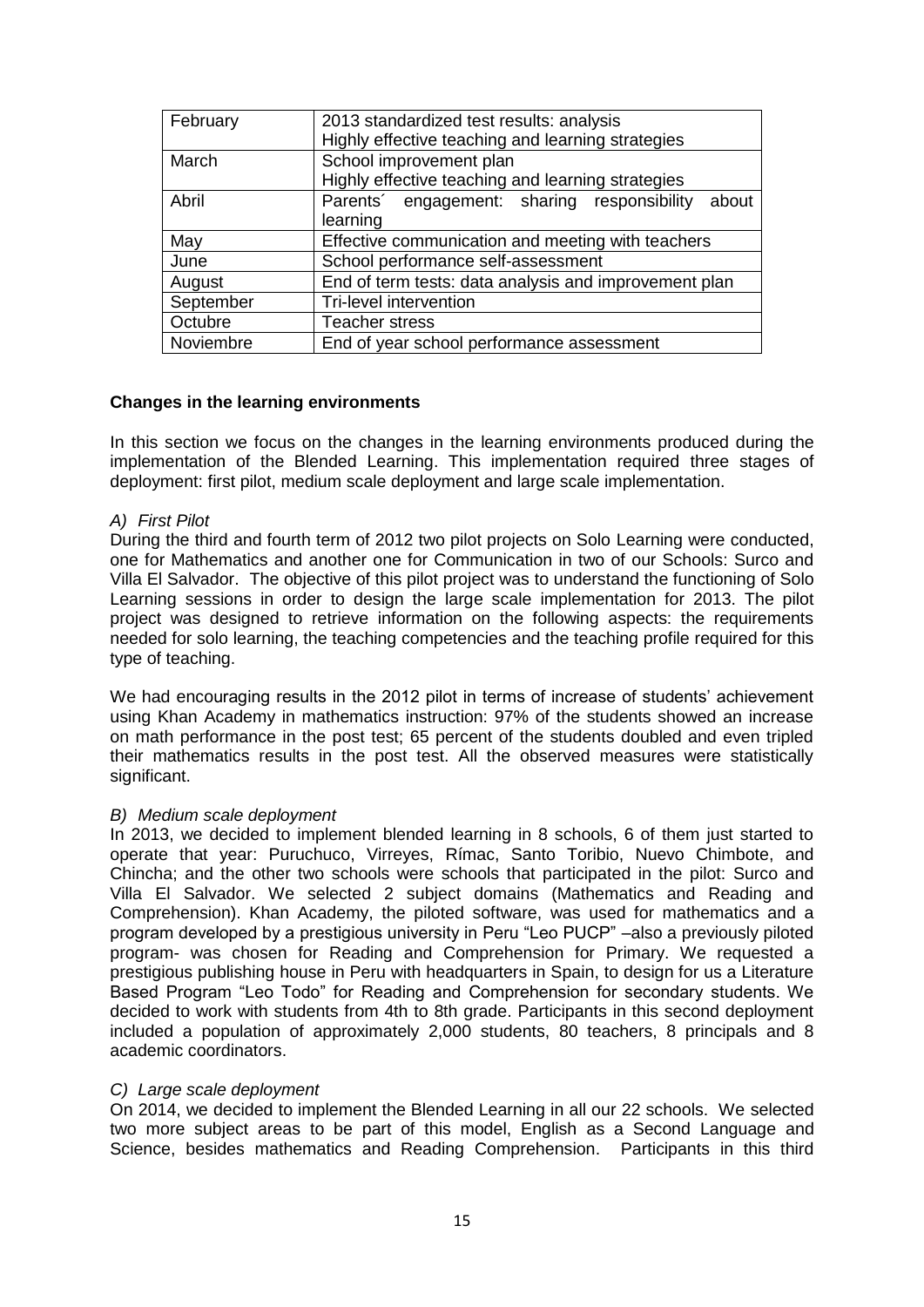deployment stage included a population of approximately 7,000 students, 200 teachers, 22 principals and 23 academic coordinators.

During this whole process, the Teacher Monitoring and Support and Quality Assessment areas gathered information about teachers and students performance during the Solo Learning session. Here is a summary of the information gathered until now.

### *Teachers´ role during the Solo Learning*

The following table shows some findings related to the teachers´ role during the Solo learning.

|                 | The teacher helps<br>develop autonomy in<br>students                                                          | The teacher constantly<br>supervises the<br>students' performance<br>using the<br>software's dashboard | The teacher gives<br>feedback and support<br>to the students that<br>need it             |
|-----------------|---------------------------------------------------------------------------------------------------------------|--------------------------------------------------------------------------------------------------------|------------------------------------------------------------------------------------------|
| Always          | 33%                                                                                                           | 38%                                                                                                    | 57%                                                                                      |
| Very frequently | 36%                                                                                                           | 24%                                                                                                    | 21%                                                                                      |
| Occasionally    | 26%                                                                                                           | 17%                                                                                                    | 19%                                                                                      |
| <b>Never</b>    | 5%                                                                                                            | 21%                                                                                                    | 2%                                                                                       |
|                 | The teacher identifies<br>the needs of the group<br>and provides support<br>to the whole group<br>accordingly | The teacher shows<br>mastery of the<br>software being used                                             | The teacher moves<br>through the classroom<br>paying attention to the<br>student's needs |
| Good            | 55%                                                                                                           | 54%                                                                                                    | 69%                                                                                      |
| Fair            | 32%                                                                                                           | 39%                                                                                                    | 21%                                                                                      |
| Poor            | 13%                                                                                                           | 7%                                                                                                     | 10%                                                                                      |

During the second half of 2013, the Department of Quality Assessment provided data in terms of students' performance and students´ and teachers´ levels of satisfaction with Blended Learning. In terms of the general perception coming from teachers of Solo learning sessions, the following findings speak about how the autonomy levels reached by students and the "learning pace" were perceived by the teachers:

- 66% of the teachers participating in the study considered that almost all students worked autonomously during the SOLO learning mode.
- 71% of the teachers recognized that students were more motivated during the SOLO learning mode.

Teachers' also talked about some requirements for a better implementation of SOLO learning. Among those requirements, the following were some of the requests teachers made:

- Demands for solving technical issues were at a rate of 54%.
- Demands for TRC session's revision were in a proportion of 25%.
- Teachers´ claim: "Too many students, not very pedagogical" reached levels of 18%.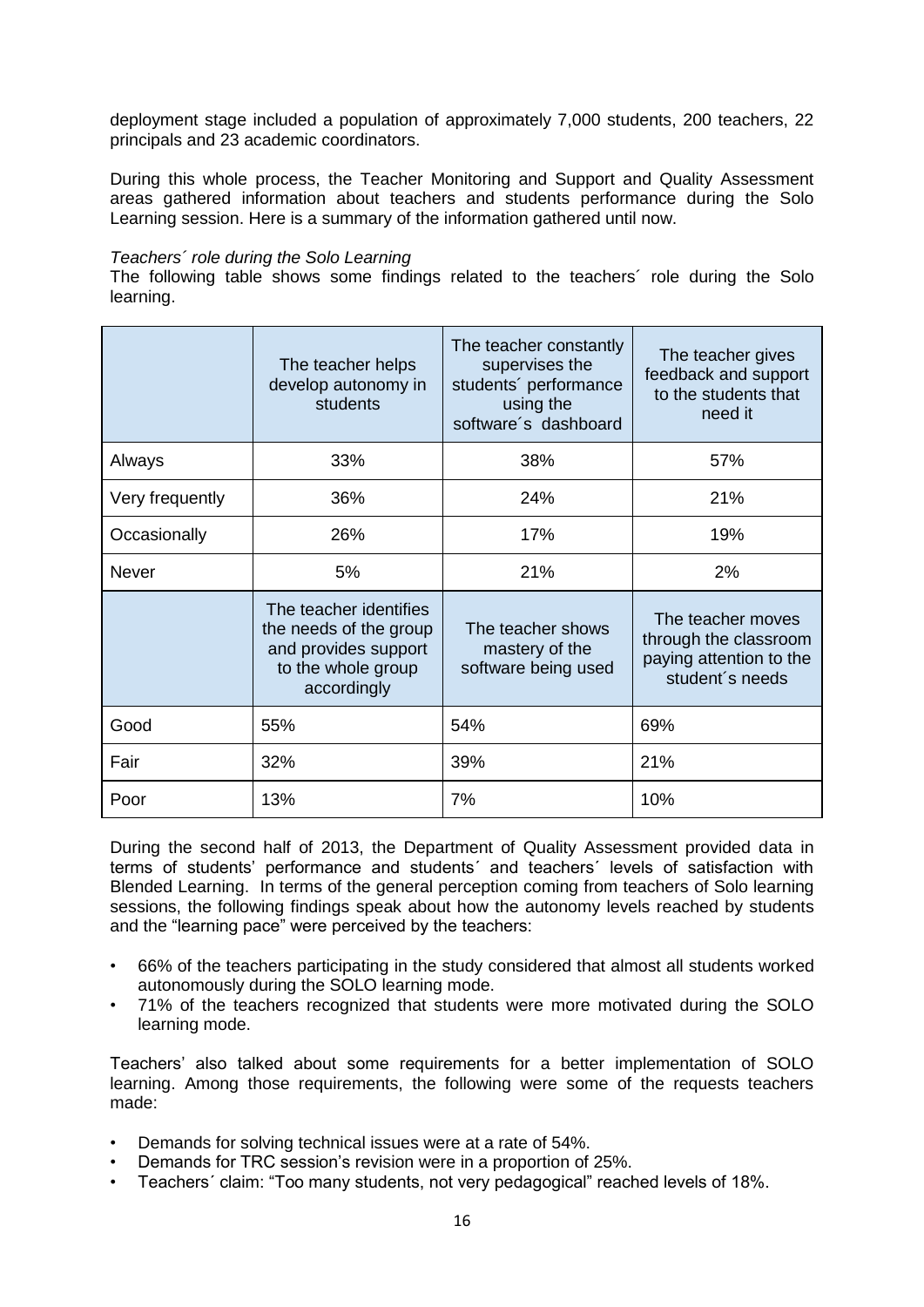- Demands from the teachers to include grades for the Solo learning mode in the students´ report cards reached levels of 4%.
- Finally we list some aspects related to Solo learning in which teacher's claimed they would have preferred to receive more training:
	- o Training on how to use the dashboard: was requested by 39%.
	- o Training on technical issues: was requested by 24%.
	- $\circ$  LEO assessment: was requested by 15%. They requested the use of rubrics for formative assessment, and summative assessment tools.
	- o KHAN Academy user experience: 9% requested a more friendly view from the user experience perspective.
	- $\circ$  TRC sessions: 3% requested the delivery of sessions, surprisingly these teachers did not know that the sessions were uploaded for them to use, in the TRC.
	- o Finally, more effective strategies for class management in Solo were requested by 3% of our teachers .

# *Changes in students´ role during the learning process*

The following data concerning the students´ role during the learning process was also collected by the area of Teacher Monitoring at the beginning of 2013. The data was gathered through the specific observation instruments prepared by the Quality Assessment Area.

|                    | The students are<br>involved actively in<br>the task. No student<br>is distracted nor<br>exploring other web<br>pages | The students work in<br>an autonomous way | <b>Students show</b><br>mastery of the<br>software being used |
|--------------------|-----------------------------------------------------------------------------------------------------------------------|-------------------------------------------|---------------------------------------------------------------|
| All of them        | 33%                                                                                                                   | 29%                                       | 36%                                                           |
| Almost all of them | 62%                                                                                                                   | 50%                                       | 52%                                                           |
| Some of them       | 5%                                                                                                                    | 19%                                       | 10%                                                           |
| None of them       | $0\%$                                                                                                                 | 2%                                        | 2%                                                            |

From the data gathered during the second half of 2013 by the Department of Quality Assessment we have got interesting findings in terms of students' performance and students´ levels of satisfaction with Blended Learning.

Blended learning was proving to be more helpful in terms of increasing student achievement in secondary grades, rather than primary grades, were non statistical differences were found neither in Mathematics nor Reading and Comprehension. In secondary though, levels of growth were found on students´ levels of achievement in the post tests for Mathematics and Reading and Comprehension. This growth proved to be statistically significant in Reading and Comprehension for students in secondary, using the software that was elaborated under our specifications with SM Publishing House: "Leo Todo".

In terms of the general perceptions coming from students regarding the Solo learning mode, the following findings speak about how students experienced their participation in Solo learning specifically regarding autonomy:

• More than 65% of students from all grades recognized that SOLO allowed them to move forward, at their own pace.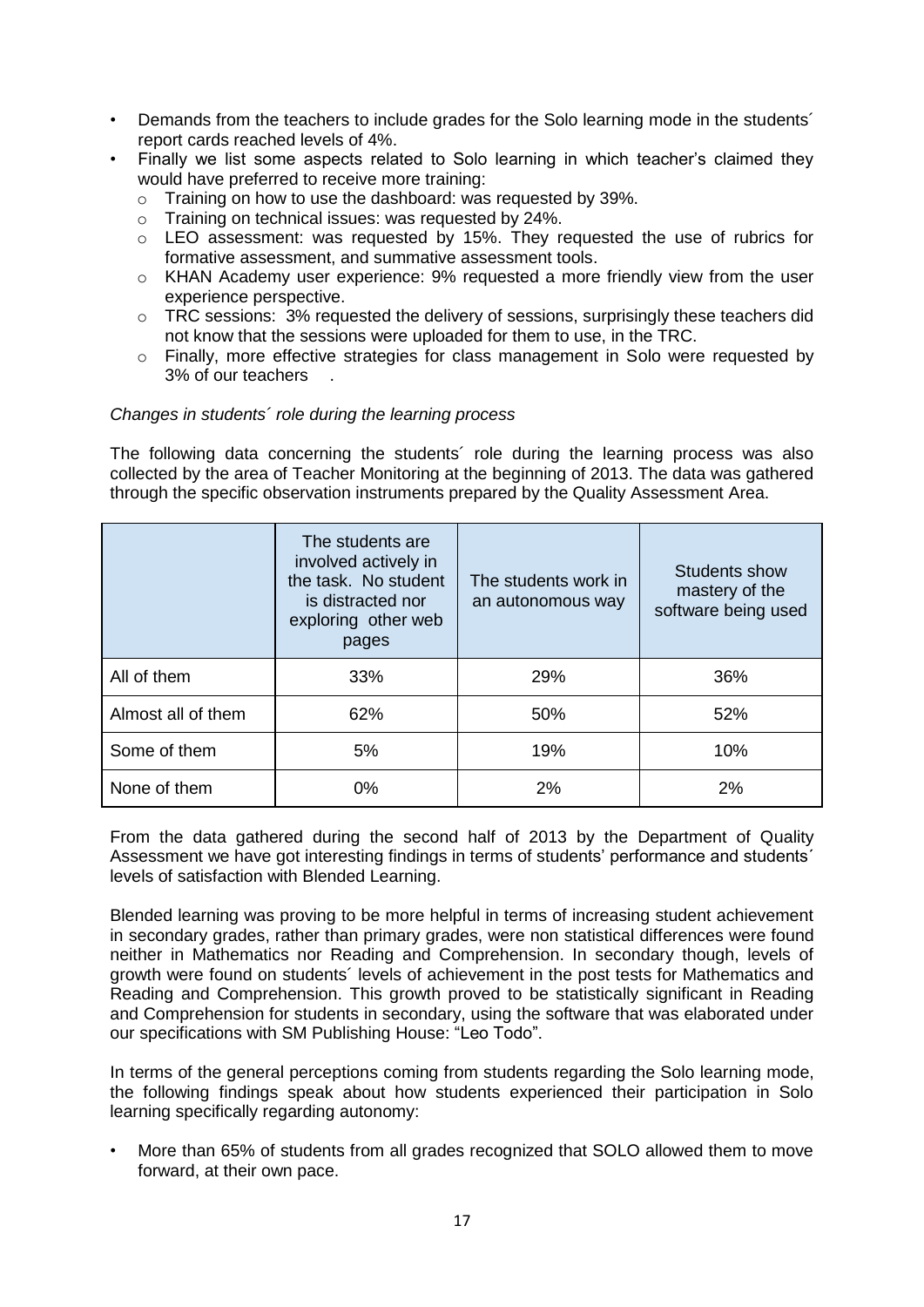- More than 74% students from all grades would like to have more hours of SOLO learning in the media lab; while teachers' opinions were divided: 49% of the teachers considered the number of hours as suitable; 46% considered that the number of hours for SOLO learning should be increased.
- More than 65% of students from all grades preferred to have classes in the Media lab and 71% of the teachers considered that it is in the Media lab, where students like to work.
- Khan Academy was the platform that students used more at home after school (54% of students).
- 58% of students considered that they learned more in the group sessions.

# *Changes in school physical environment, schedules, organization and IT*

Physical environments were also changed; the media lab is an example of this. It integrates two classrooms in one; this is why a sliding door is needed. Opening this sliding door transforms two classrooms into one that contains the mini-notebooks, two projector screens, and two multi-media projectors that help project in both classroom screens the goal for the SOLO session in a particular session.

We also had to arrange classrooms schedules´ to make two classrooms coincide together for Math, English, Language Arts and Science SOLO classes from 4th to 11th grade (i.e., 5th grade "A" with 5th grade "B"). This has not been an easy task with 23 schools operating with the Blended Learning Model. Making this schedule arrangements work once a week for each SOLO learning class, has been quite a challenge. Another important aspect that changed because of connectivity has been band width. We have had to install from 8 to 10 megabytes in each media lab to get enough connectivity for our software to run smoothly during the SOLO learning sessions.

All these changes have brought not easy to solve challenges and more questions are arising as we continue to implement blended learning in our schools. For instance, we are asking ourselves now: What would happen if we should decide to include more solo learning sessions for courses like mathematics and English? Should we then need to construct more Medial Labs in our schools; or maybe is this already a time for us to start considering the "Bring your own device" solution. Now, if we do so; will we put our children in danger in the peripheral areas of Lima where our schools are located, exposing our children to robbery because they are bringing a technical device to school? How much more band width will be required if the amount of SOLO learning hours should be increased? Should we start thinking on software solutions that run in servers of Innova schools, rather than using web-based solutions? These are just a few of the questions and challenges we are facing as we continue and move forward with the implementation of Blended Learning at Innova.

# **6. Success factors. Tensions and impediments**

Most of these factors are still a potential risk and represent important challenges we need to overcome in order to fulfill our mission. The impediments reported in Monitoring Note 1 were basically external conditions, some of these *external factors* are:

- The lack of professionals in education in Peru that count with the qualifications and experience that is required to lead the educational initiatives at Innova Schools.
- Difficulties regarding land and constructions costs in Peru, that could mean an important obstacle to open the number of schools we have planned for each year.
- Distances between schools and transportation difficulties, which shape the way we organize meetings, implement teacher training programs and organize other logistic aspects.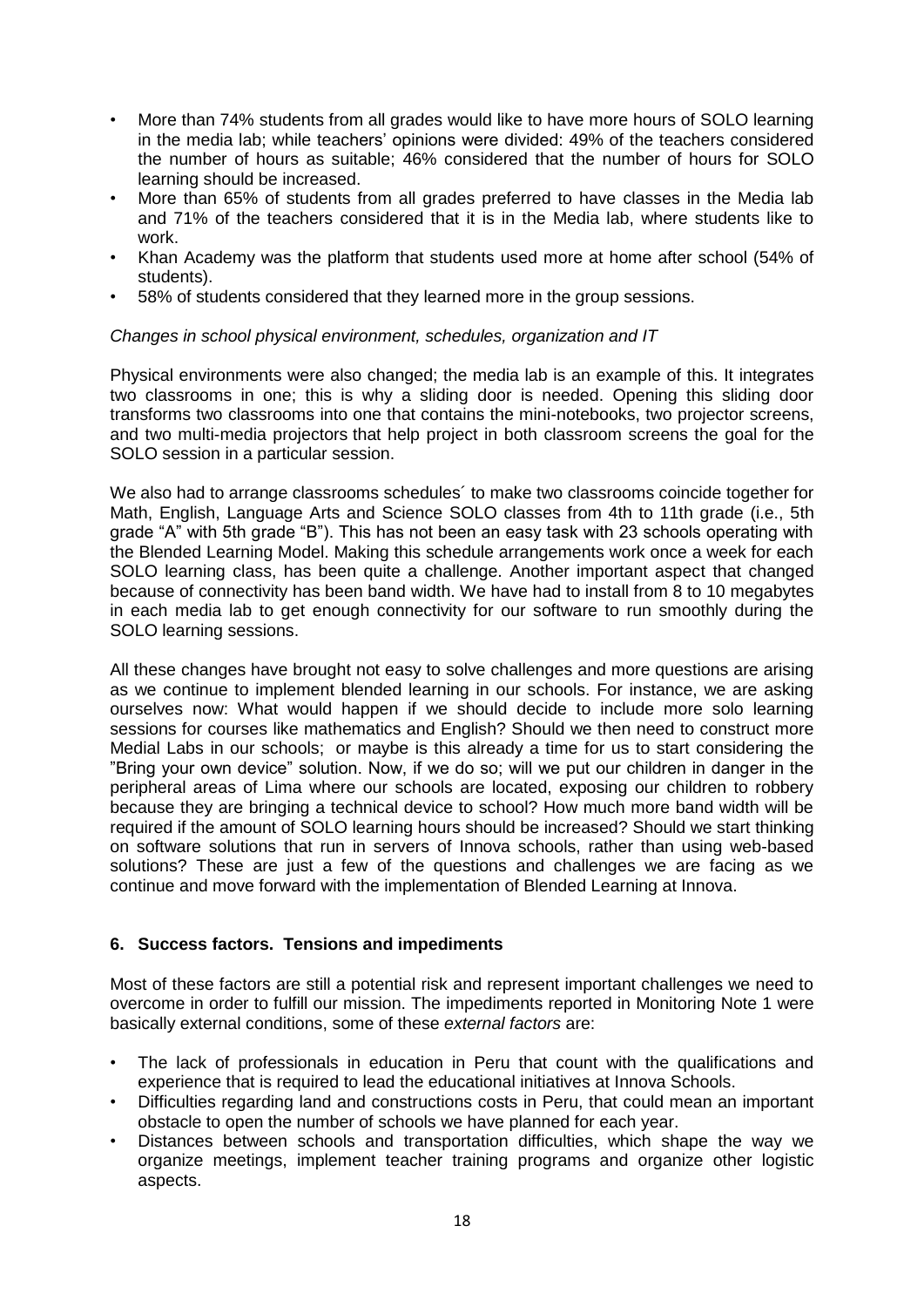• Internet penetration in Peru, which presents a problem for implementing a pedagogical model in which innovation through technology has a crucial role.

However after the analysis of the Innova Schools model implementation process and the evaluation of schools´ performance at the end of 2014, we have been able to identify also some *internal factors* related to the challenges we still need to overcome as a system that could be key for Innova Schools´ success.

As we have already mentioned, for the purposes of this document, we are looking at the Blended Learning Model implementation to illustrate some of the *internal factors* we still need to address. During this implementation process, we found two major difficulties:

- a) Schools´ leaders commitment to the implementation of the Blended Learning model in all classrooms
- b) Capacity building in both schools mainly leaders and teachers, for delivering this model.

We will now briefly refer to each of these external factors.

# **Schools leaders´ commitment**

During 2013 the Quality Assessment Department observed classes and collected data on students' performance from the schools that were implementing Blended Learning. Also, at the end of 2013, our Regional Directors carried out a process to assess our schools´ performance, regarding a number of indicators chosen from our School Effectiveness Framework (ISEF).

An important finding regarding Blended Learning was that most principals did not show a sense of ownership towards the implementation of Blended Learning in their own schools. As a consequence, most principals did not include Solo Learning sessions as a part of their Teacher Monitoring Plan. Another finding was that most schools did not include in their improvement plans strategies to improve Solo Learning lessons, such as the use of available data from the dashboard incorporated in the software for Solo learning. Finally, neither the principals nor the academic coordinators were able to make connections between the two components of Blended Learning (Group and Solo Learning) to improve instruction.

# **Capacity building**

### *Teachers*

Few people in our system have already developed the experience and capacities needed to implement a blended learning program successfully. The number of people prepared to deliver teacher training programs in Blended Learning methodology is far from the number we would need in order to guarantee the sustainability of this program.

The table below shows the number of schools and teachers we have on 2014 and the number of people prepared to deliver teacher training programs to implement Blended Learning:

|     |     | Number of schools   Number of teachers   Trainers for Blended Learning programs |
|-----|-----|---------------------------------------------------------------------------------|
| -22 | 768 | -24                                                                             |

The small number of trainers and some other issues such as schools´ activities, transportation difficulties, etc., are serious obstacles to meet teachers training needs efficiently.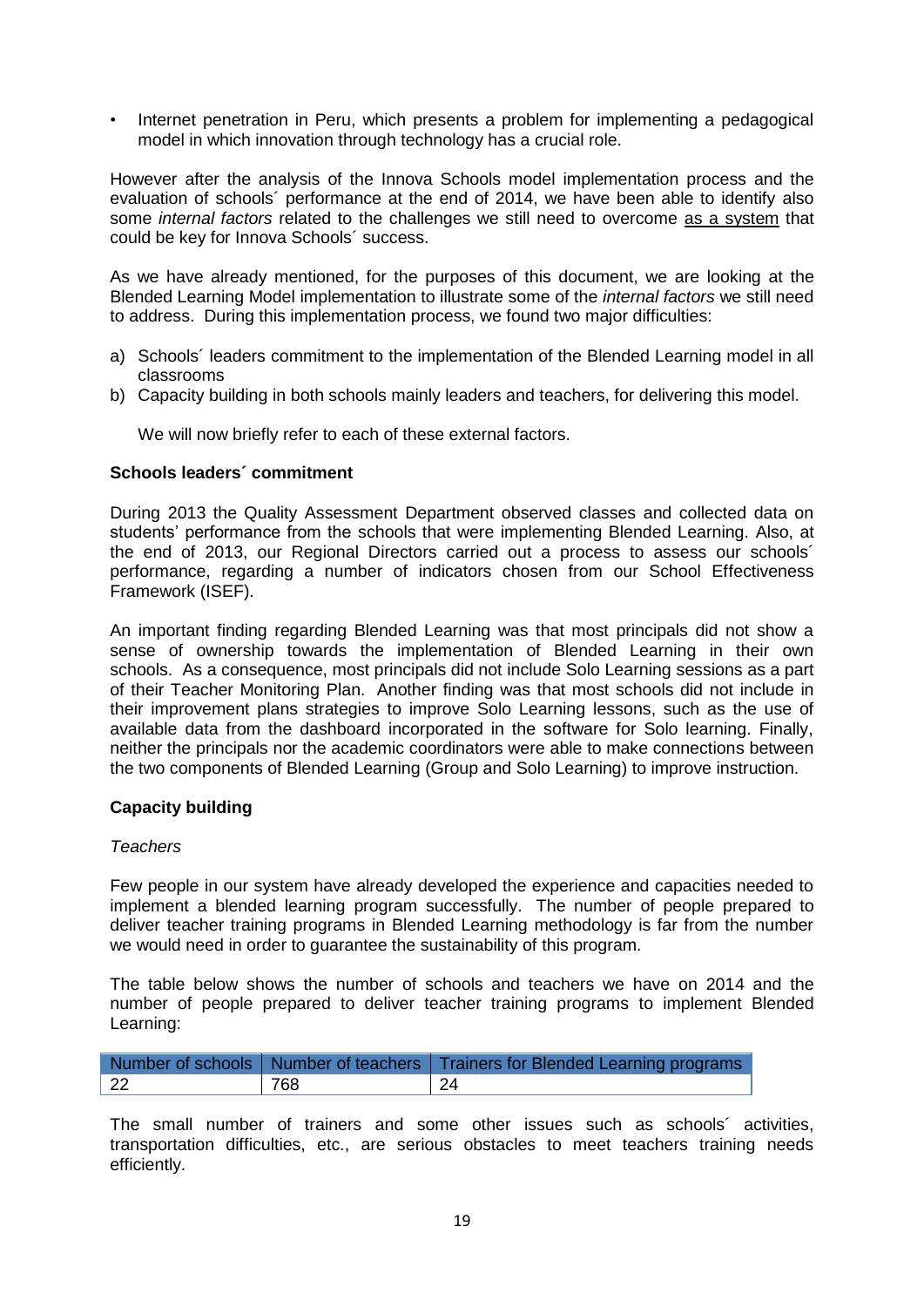# *School leaders*

As we reported on MN1, we have had encouraging results in the pilot we did on 2012 in terms of increase of student's achievement using Khan Academy in mathematics instruction: 97% of the students showed an increase on math performance in the post test; 65 percent of the students doubled and even tripled their mathematics results in the post test. All the observed measures were statistically significant.

To reach such an increase in students´ achievement, school leaders, mainly school principals, should be able to use Solo Learning features to improve instruction and use available data to inform decisions about learning processes in their own schools. However, principals still lack of the knowledge and capacities to use Solo Learning as a tool for improving instruction and students´ achievement.

As an example of that, from a sample of 8 principals interviewed at the beginning of the school year, 6 principals declared that they did not really know how to implement an effective Solo Learning lesson successfully, and that they had never used data from the Solo Learning software to analyze student achievement, or to make decisions for improving instruction.

# **Strengthening Change Theory and Strategies: How is this relevant?**

The challenges Innova Schools still need to overcome presented us the need to define and strengthen a Change Theory to inform all decisions we take as a system. This was also a lesson we learned from the ILL meeting in June 2013, during the presentation of our School Effectiveness Framework: we were not fully satisfied with our theory of change and experienced a sense of incompleteness along these lines. After a research process, we found Fullan´s Theory of Change and Action, as an important input to strengthen our own Change Theory.

Fullan (2012) explains that all change processes, and particularly change in educational contexts, require a sense of purpose at both individual and collective level. He calls this sense of purpose a "moral purpose", understood as acting with the intention to make a positive difference in the world. This whole idea seemed very appealing considering the problems of leadership we were facing in the schools during the implementation of the Blended Learning Model.

The following table shows Fullan´s seven principles for an effective change process and a small definition for each of these.

|    | <b>Principles</b>                                   | <b>Definitions</b>                                                                                                                                                                                                                                                              |
|----|-----------------------------------------------------|---------------------------------------------------------------------------------------------------------------------------------------------------------------------------------------------------------------------------------------------------------------------------------|
|    | A focus on<br>motivation                            | This is a clue fundamental piece: if a theory of change does not<br>motivate all actors to implement actions at an individual or collective<br>way, the implementation of change will just not be successful                                                                    |
| 2. | Capacity<br>building,<br>with a focus<br>on results | These capacities are oriented towards results (to raise the bar, to<br>reduce the gaps). The experience a positive pressure, one that<br>motivates, one that is perceived by all actors as fair and reasonable,<br>considering the circumstances: "we are focussed on results". |
|    | 3. Learning<br>in.<br>context                       | Giving the teachers the possibilities to be involved in a more continuous<br>and sustainable reflection of their own practice, by observing classes<br>and being observed by their colleagues in their own classrooms.                                                          |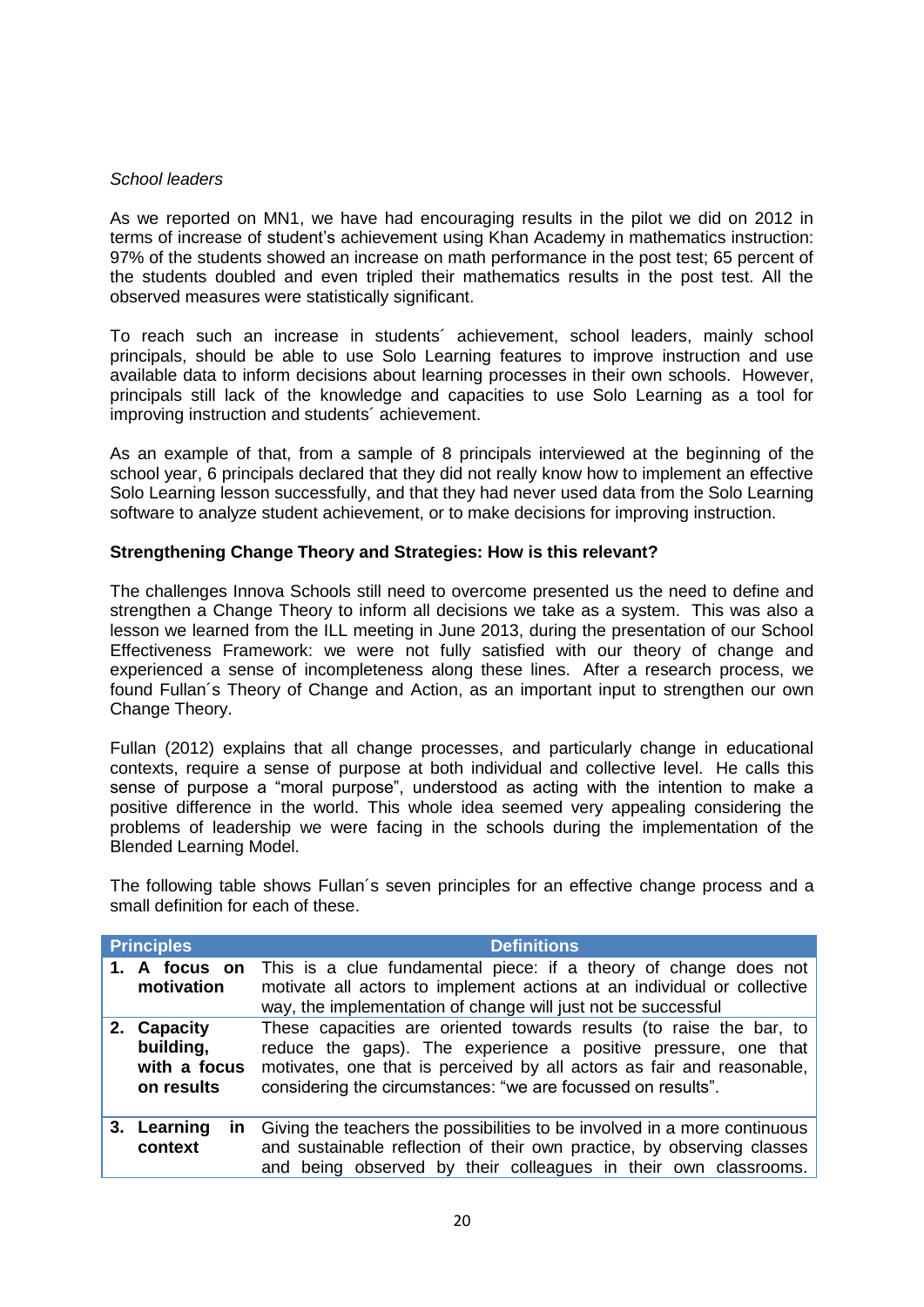|    |                                                                | Cultures do not change by mandate; but by the establishment of norms,<br>structures and processes. The process of cultural change is<br>supported by modelling new values and behaviours that will<br>eradicate the previous ones.                                                                                                                                                                                                                                                                                                                                      |
|----|----------------------------------------------------------------|-------------------------------------------------------------------------------------------------------------------------------------------------------------------------------------------------------------------------------------------------------------------------------------------------------------------------------------------------------------------------------------------------------------------------------------------------------------------------------------------------------------------------------------------------------------------------|
|    | 4. Changing<br>context                                         | At one level, from the school into the system, the broader space<br>beneficiates from the changes that are produced inside a school due to<br>two main forces: motivation and internal capacity building.<br>At the next level: system to school, the benefit comes from the<br>implementation of lateral capacities built in other schools, schools<br>beneficiate and learn from each other to face proactively, the distractors<br>that come from the system.                                                                                                        |
|    | 5. A bias<br>for<br>reflective<br>action                       | Prompting in the main actors important levels of involvement allows to<br>act in a more focused way by. Behaviors usually change before<br>believes, the latter changes as a results of processes of reflection upon<br>actions and their consequences.                                                                                                                                                                                                                                                                                                                 |
| 6. | <b>Tri-level</b><br>engagement                                 | These three levels in Fullan's theory refer to the school and the<br>community, the district and the state. This means basically the<br>prosecution of strategies that promote mutual and influential interaction<br>among and through these three levels of action.                                                                                                                                                                                                                                                                                                    |
|    | 7. Flexibility<br>and<br>persistency<br>to stay in the<br>task | A strong resolve is necessary to stay the course. It takes Resilience,<br>which Fullan's recognizes as "persistence plus flexibility". Rigid<br>persistence begets pushback in equal or greater measure, and failure to<br>keep going in the face of inevitable barriers, achieves nothing.<br>Being flexible is built into the action theory: the theory is reflective and<br>inquiry-based, and it is cultivated in the minds and actions of key players<br>operating with a similar theory of action, there is plenty of self-correction<br>and refinement built-in. |

The first principle, according to Fullan, must be motivation: "If a change theory does not motivate people to make the effort – individually and collectively – needed to obtain the desired results, improvement is impossible" (Fullan 2006: 8). As a consequence of this, if change strategies do not incorporate strategies to get and keep people motivated, change will not be sustainable.

Capacity building with focus on results is a consequence of motivation and also a need for keep people motivated. Capacity building is a strategy that increases schools collective efficiency in order to increase students´ achievement. However, capacity building makes no difference in students´ performance if it is not directly oriented to improve instruction and narrowing learning gaps. In this sense, capacity building is not exactly the same as improving principals or teachers performance; furthermore, it is a strategy to improve learning that must be articulated to other strategies, such as instructional leadership developing.

As we have already explained, schools´ leader's commitment and capacity building are the main challenges we still need to overcome to make our innovations successful. Because of that, we believe that Fullan´s principles such as focus on motivation and capacity building, are an interesting possible answer to our needs and will help us strengthen the strategies for the full deployment of Blended Learning and other innovations in the system.

# **The School Effectiveness Framework: a tool to help us understand ourselves as a system, as opposed to a central office operating a network of schools**

We have put into place the Innova Schools Effectiveness Framework (ISEF). Designing and implementing our own effectiveness framework is helping us to clarify how excellence looks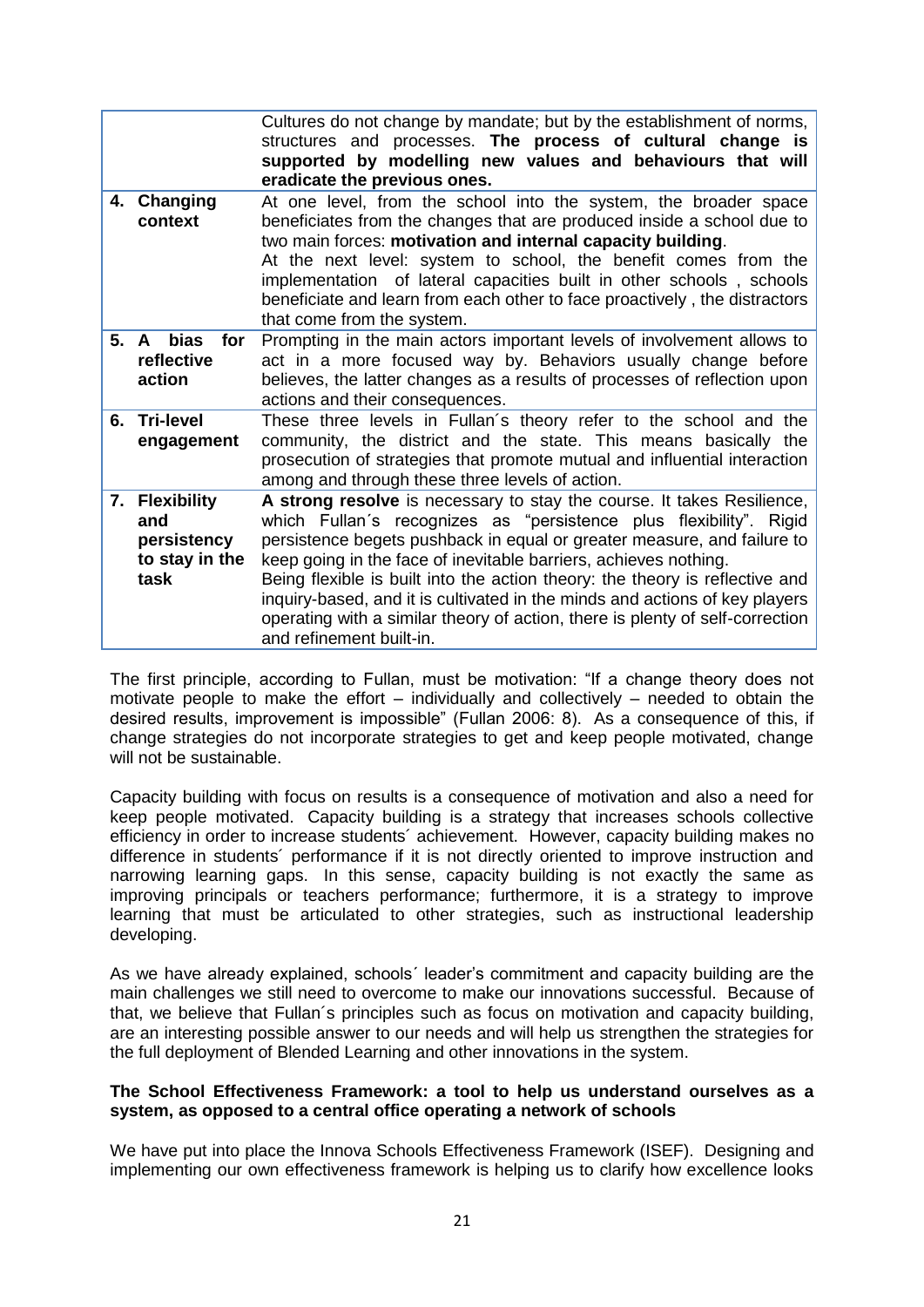in our own system and which are the conditions we need to put into place to improve students´ learning and achievement throughout all our schools to be scalable and sustainable.

The Innova Schools Effectiveness Framework is a dynamic tool that offers all our leaders a common vision to inform all decisions, processes and actions. It also defines the roles and conditions we need to put in place in order to accomplish IS mission. The ISEF uses Fullan´s principles as its underpinning change theory.

# *The ISEF main purposes are:*

- To share a common vision and articulate decisions and actions inside each school and between schools and our central office
- To build coherence and a shared vision about how excellence looks like in our system
- To define the role of each person in Innova Schools, together with the capacities we need to build in order to accomplish our mission
- The SEF is a self-assessment tool for schools. In that way it helps schools´ leaders to identify strengths and needs in their own schools
- It offers support for school planning and improvement

# *How does the ISEF influences schools?*

We expect ISEF to influence our schools in three main aspects:

- As a tool for self-assessment, helping principals to identify strengths and needs and to develop an efficient school improvement plan
- To inform decision within schools, providing principals with some examples of best practices they can implement to develop the conditions every effective school needs

By providing schools with descriptive feedback to inform improvement processes, using the ISEF criteria to assess each school performance on a regular basis.

# **Innova Schools Effectiveness framework its layer and components**

Our ISEF is organized in concentric circles and has six main parts. The model we are using at the moment tries to emphasize the relationship between its parts. Figure below shows the different elements that compose our Effectiveness Framework: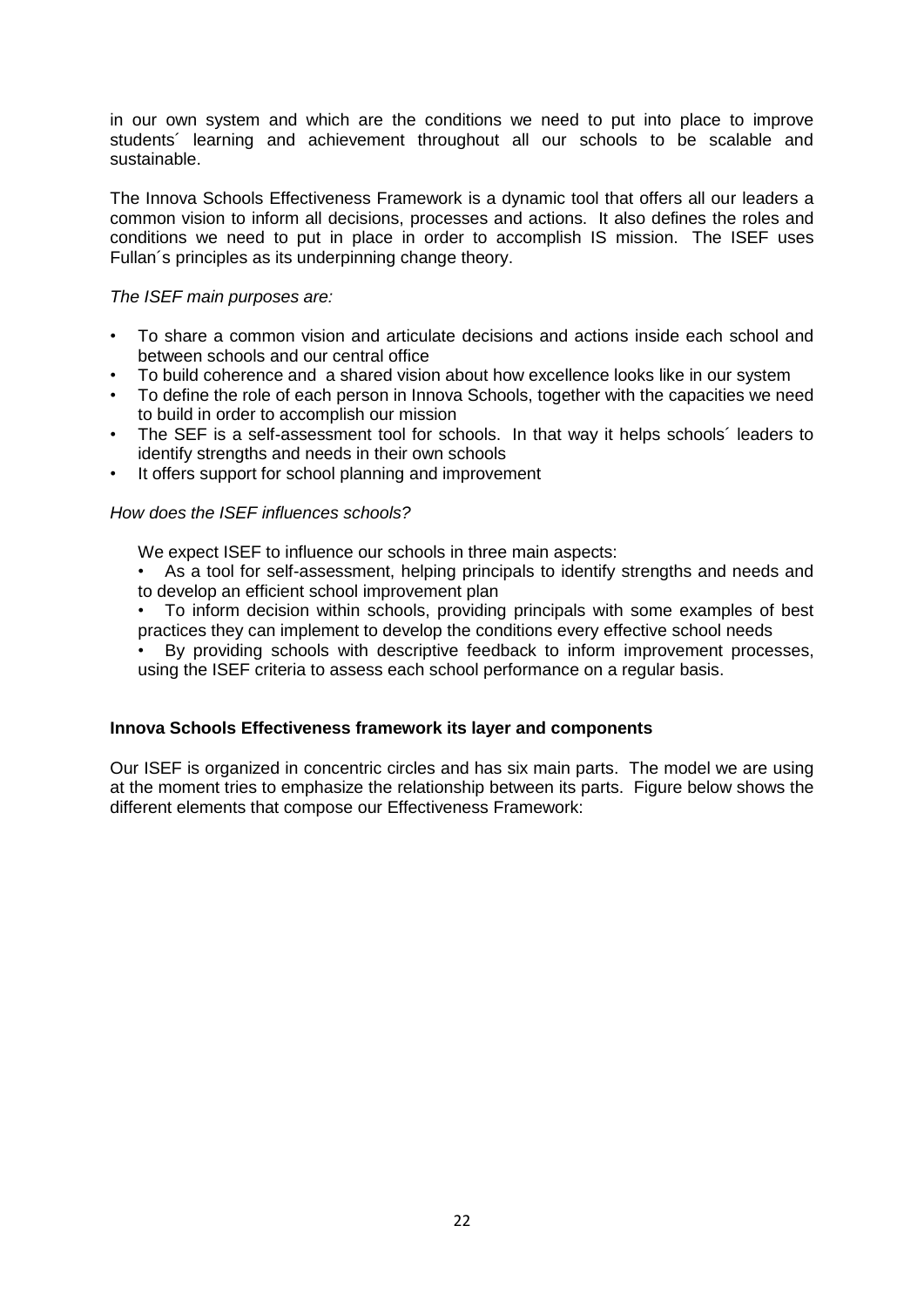

*Our moral purpose: the Innova learner*

The Innova Schools´ Learner is at the center of both our pedagogical core and our organization. We are determined to help each and every one of our students to achieve all what they need, to be successful in life. We believe success in life is a combination of being able to meet the demands the  $21<sup>st</sup>$  century, and to act in an ethical way, which means being committed to the common good of Peruvian society.

As mentioned, we are determined to help our students become successful in a world we are not a hundred per cent sure as of how it is going to be ten years from now. We understand though that whatever their context in the future will be, our students will always be demanded to continue to learn, to be lifelong learners. We have summarized in the Innova Promise what we want our students to achieve by the end of their school life. The Innova Promise includes four components:

- 1. *We contribute to develop a leadership based in human values***:** We teach our students to be engaged in their communities and to be respectful about other people rights. They will become leaders in their social and professional lives.
- 2. *We help our students to be successful in life***:** They develop all the skills and competencies they need to be successful in the real world. In all aspect of their lives (their higher education, their professional life and their personal life) our students are selfconfidente, work in a collaborative way and show creativity and critical thinking.
- 3. *We meet international standards***:** We help our students to build the knowledge and competencies they will need for the 21<sup>st</sup> Century world and country.
- 4. *We promote lifelong learning***:** We help our students to both learn during their school lives and how to learn during their whole lives. They become responsible of their own learning and have the skills they need to learn by themselves.

The Innova Promise is a summary of the commitment we have made to our families and students. We try to make the Innova Promise the main motivation for all people that work at Innova. All the other parts and components of the ISEF articulate in order to create the conditions needed to keep the Innova Promise.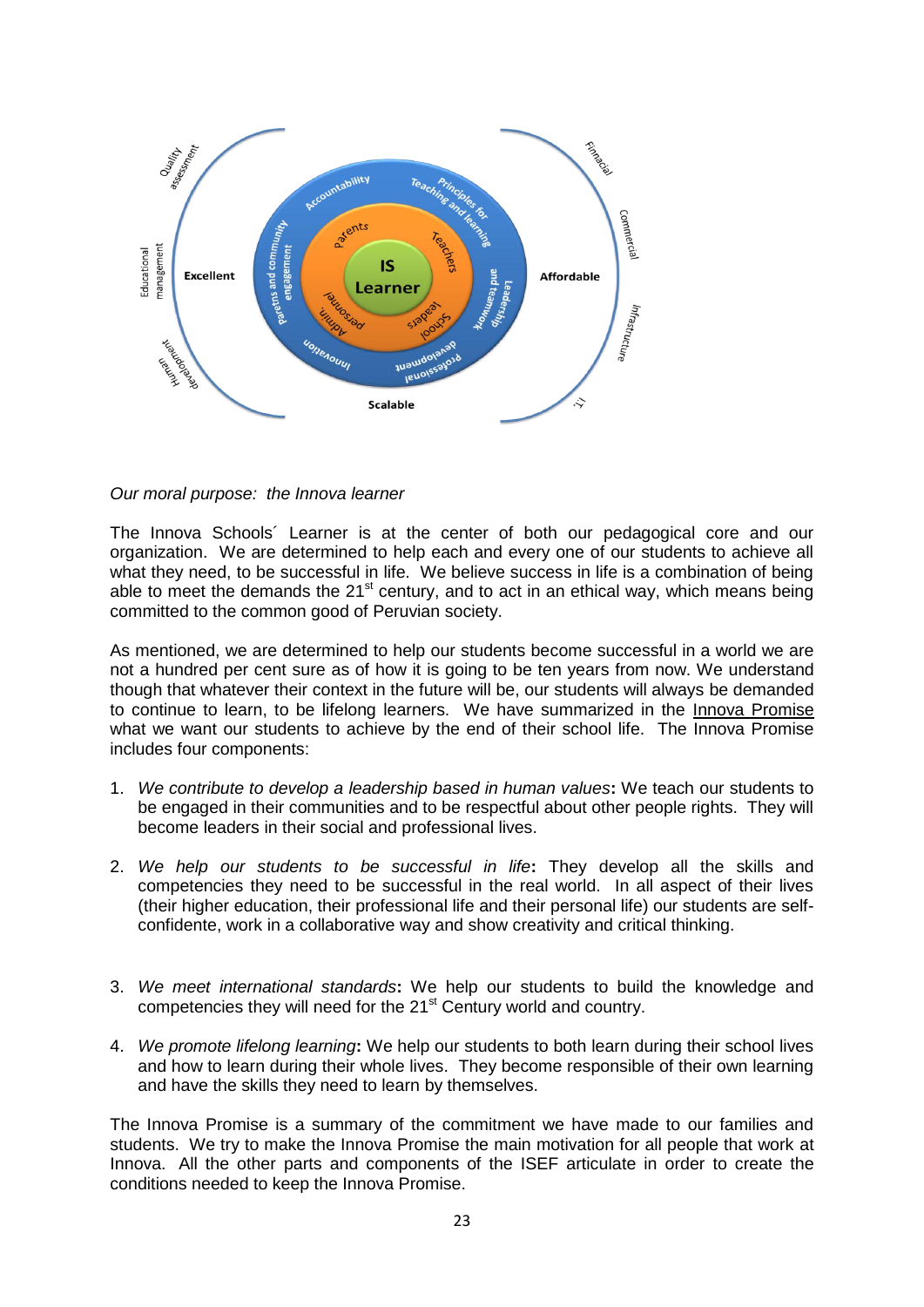The Innova Learner is the main, purpose and motivation of our organization. As explained by Fullan, motivation is the first step for an improvement process. As he explains, every organization has both an individual and collective soul. Most people in any organization want to take part in it and are eager to make a positive difference with their actions. When this individual purpose is connected to the purpose of the whole organization and when this purpose is understood as the piece that will really make a positive difference in society, then people realize they can actually contribute to a bigger purpose and their motivation increases.

All people at all levels of the organization should be connected with the purpose of helping each and every one of our students to achieve all what they need to be successful in life, particularly our schools´ principals. Principals should be both an excellent instructional leader and a change agent in their own schools and should be able to inspire personnel, especially teachers, to stay focussed and motivated.

# *People*

The second part of the ISEF is composed by the people who work at Innova Schools Parents, teachers, schools leaders and administrative personnel should work together in order to fulfil the Innova Promise and help our students to be successful in life.

We strongly believe that sharing responsibilities towards learning and students development between schools and families is a key success factor for our organization. Schools work hard to establish strong relationships with parents and keep them engaged in their children education.

The second part of the ISEF also emphasizes the role each one of them plays and the capacities we need to build in order to be a high performing system. The ISEF is therefore related to other documents which define the role of every IS member, such as our School Leadership Framework, our Teacher performance Standards, among others.

# *Components for schools´ success*

The third part of the ISEF defines six key components we consider essential for Schools´ success:

- Guiding Principles for teaching and Learning
- Leadership and teamwork
- Professional development
- Parents and community engagement
- **Innovation**
- **Accountability**

Each one of these components is built by a number of criteria, which define the main characteristics or conditions any school should develop in order to be effective and increase students´ achievement. Each one of this criteria is also composed by some best practices that a school might implement in order to develop these conditions.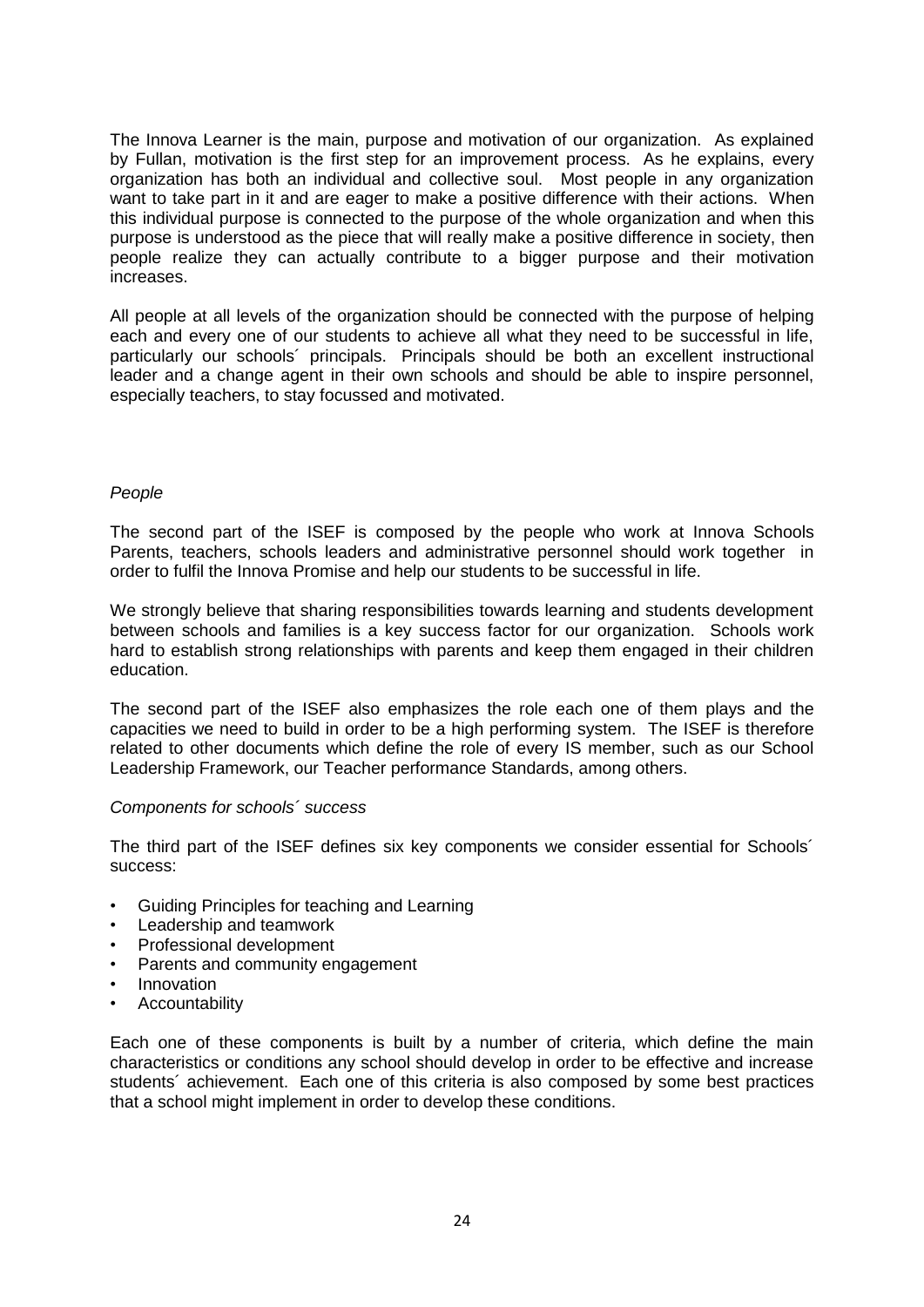The components for schools´ success have been developed along with leaders from different levels of our system. It has also been compared with the national school standards proposed by IPEBA $^5$  and international standards proposed by AdvancED $^6$ .

# *Scalable, Affordable, Excellent*

The fourth part of our Effectiveness Framework is composed by three concepts: Scalable, Affordable and Excellent. These three words summarize the principles that inform all our decisions and actions at an organizational level that come from our business model.

As mentioned, our aim is to offer an alternative that is excellent, scalable and affordable, in order to narrow the gap regarding the problem of quality education in Peru. IS is trying to answer to this problem with the creation of a network of private schools through an initiative that has the ideas of: "excellent", "affordable" and "scalable" at the core. All projects, programs or initiatives should address these three ideas or principles, meaning that every action in Innova must help us to reach a high quality education for children and, at the same time, must be affordable, regarding the costs we charge parents, and scalable or capable of being implemented in each one of the 70 schools we are supposed to open up until 2020.

# *Support areas*

The fifth part of our ISEF is composed by what we call support areas. These areas, which belong to our central office, are responsible for designing and implementing along with our schools all the initiatives we put in place to improve students´ learning.

These areas are supposed to provide schools with support regarding instructional or administrative needs and help to build capacities within each school. They also provide feedback in order to inform schools´ improvement plans and processes. These areas include: Finance, Commercial, Human Resources, Infrastructure, IT, Quality assessment, educational strategic planning and educational management.

# **Conclusions**

 $\overline{\phantom{a}}$ 

Innova Schools' model is based on providing an affordable and excellent education, and scaling up its activities across Peru. This is challenging in a country where the average gross domestic product (GDP) per person is just USD 10,240 a year and middle-class household incomes are limited. Therefore, IS needs to stay focused when implementing innovation, control its costs and meet its targets. This is particularly challenging when Quality Education is the most important problem to overcome.

As Innova Schools starts to understand itself as a system, tools and frameworks are required in order to inform all the decision making processes, to have all actors speaking the same language, to clarify expectations for all actors, and to understand from our own perspective "What does excellent look like"; in short, what does Innova Schools understand by Quality Education.

The analyses provided in MN2 come from a closer look at the implementation of the Blended Learning Model. However, looking at the implementation of Blended Learning in the schools in the network, has given us plenty of grounds to look at the whole network and clarify and strengthen our commitment to move from an organization that used to understand itself as a

<sup>&</sup>lt;sup>5</sup> IPEBA: national accreditation board for schools in Perú.

 $^6$  AdvancED: international US accreditation board for schools, Innova has stated a process of accreditation with AdvancED to be accredited as a system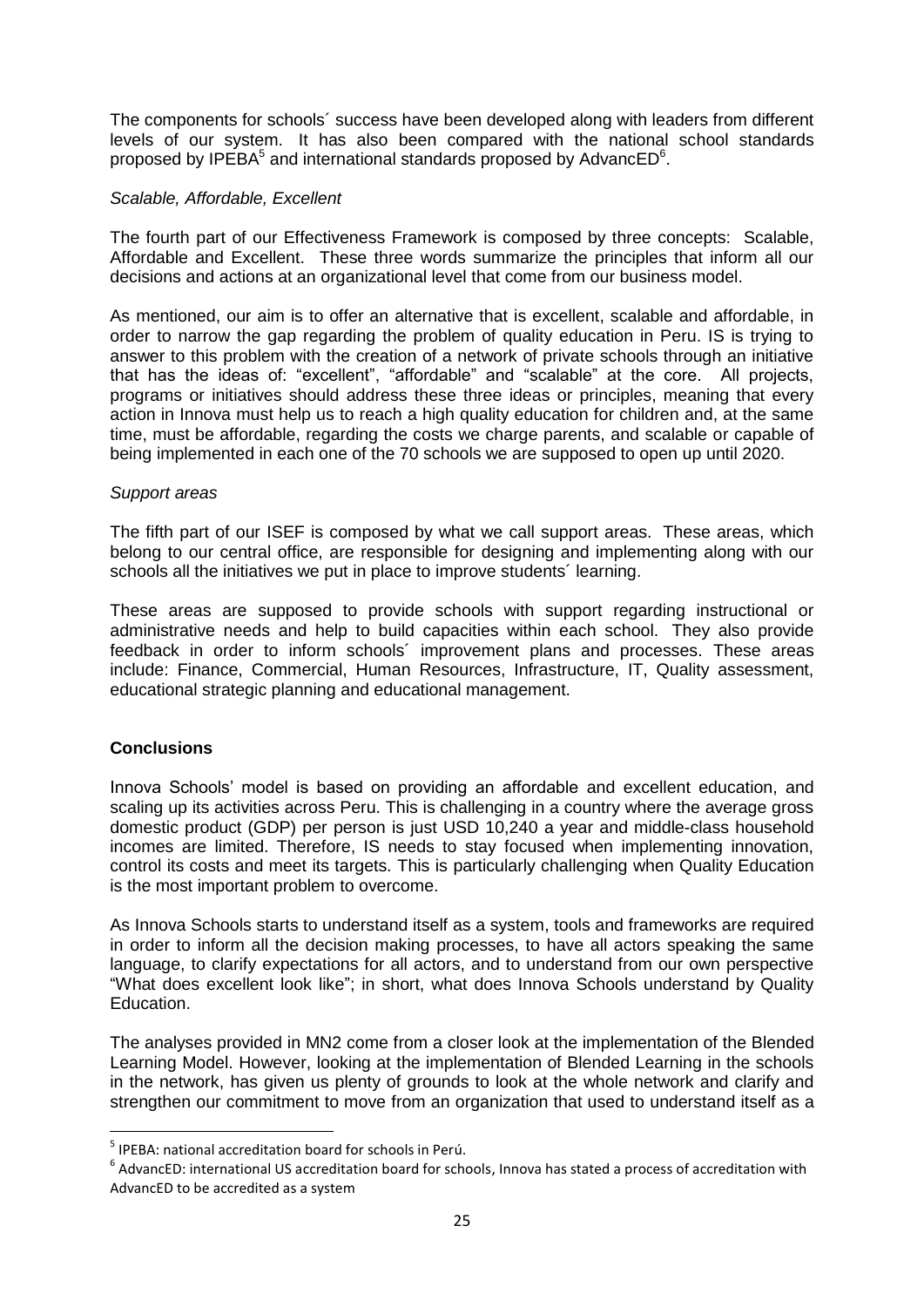back office operating a network of schools; to a system that has a strong moral purpose at the core: the Innova learner.

The Innova Schools´ Learner is at the center of both our pedagogical core and our organization. We are determined to help each and every one of our students to learn and achieve all what they need, to be successful in life. We believe success in life is a combination of being able to meet the learning goals, meet the demands the 21st century, and to act in an ethical way, which means being committed to the common good of Peruvian society.

Looking at the process of implementation of the blended learning model has helped us to realize that ownership and leadership are essential when implementing successfully innovations in the system. And in this sense, Fullan´s Theory of Change and particularly the ideas of motivation and capacity building, have turned out to be essential. A Theory of change is only meaningful and helpful when it is transformed into action, the processes described in terms of innovations for improving student learning, and assessing school managing, are ways in which Innova Schools is transforming this Theory of Change into actions in benefit of the system itself.

Finally it is important to mention how does being part of the Laboratories of Change with OECD has been helpful for the Innova Schools system. It has been helpful in many ways: it has allowed us to systematize the IS experience; in doing so, we have been able to assess how much we have been moving towards the right direction to meet our goals. We have been able to get a more articulated vision of Innova Schools as a system; for example, we came to the understanding that our theory of change has to be disseminated and become part of our culture, believ

es and values. The connection to OECD network through the Laboratories of Change has also allowed Innova to have OECD as a strategic partner in the academic and educational world, providing our initiative "for profit, for good" with more credibility.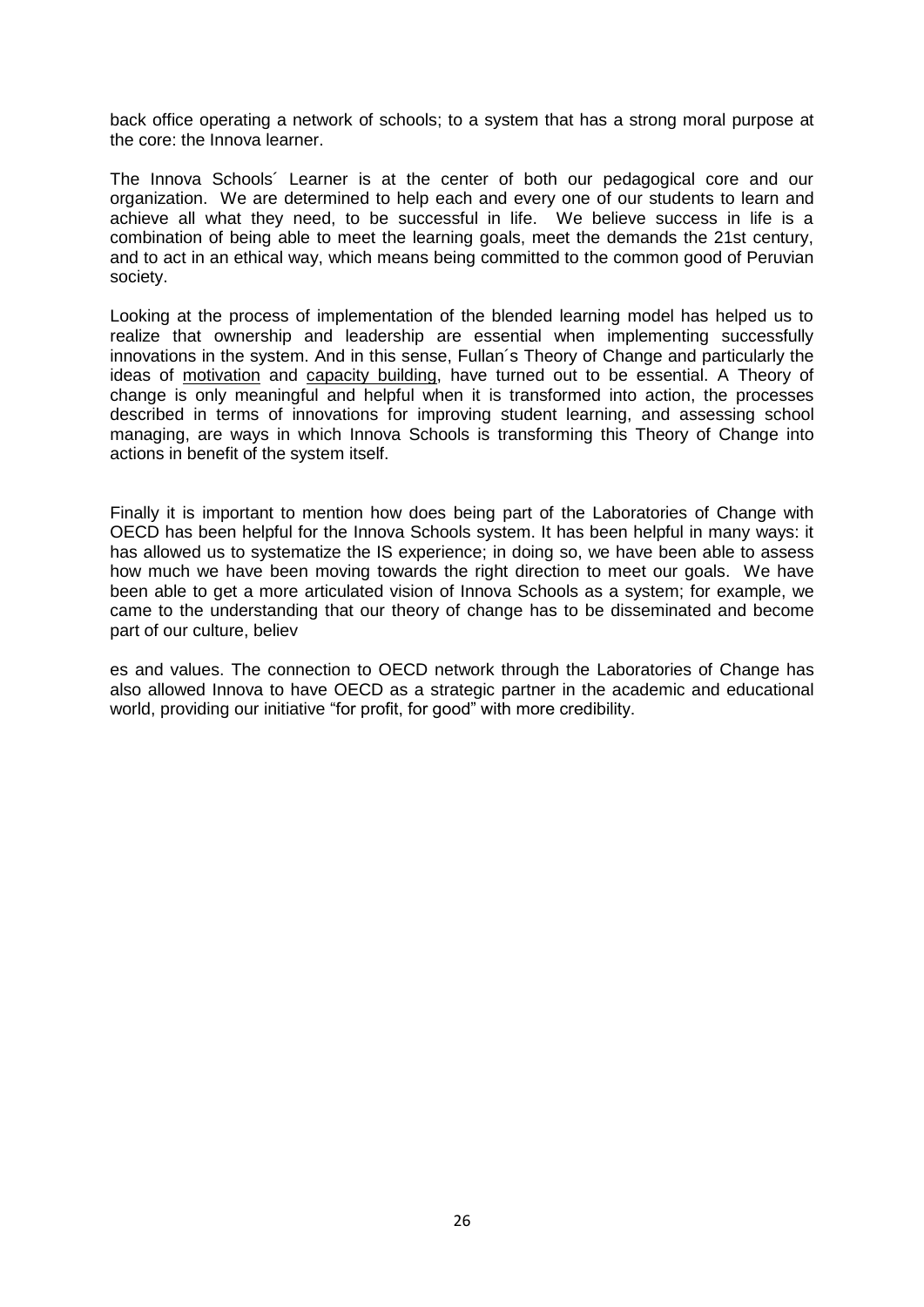### **References:**

Banco Central de Reserva (2013): Reporte de Inflación. Panorama actual y proyecciones macroeconómicas. Marzo 2013, Lima.

Benavides,M.; Ponce, C. & Mena, M. (2011): Estado de la Niñez en el Perú. Fondo de las Naciones Unidas para la Infancia y Instituto Nacional de Estadística e Informática. Lima

Bingham, J. (1999), Guide to Developing Learning Outcomes. The Learning and Teaching Institute Sheffield Hallam University, Sheffield: Sheffield Hallam University.

Colegios Peruanos - Dirección de Calidad (2013). Informe final del Piloto SOLO Learning. (Documento de trabajo). Lima.

Colegios Peruanos - Dirección de Calidad (2012).Protocolo Pilotos. (Documento de trabajo). Lima.

Colegios Peruanos - Dirección de Calidad (2012).Piloto SOLO Learning – Plan de Investigación. (Documento de trabajo). Lima.

Cueto, S.(2007): Las evaluaciones nacionales e internacionales de rendimiento escolar en el Perú: balance y perspectivas. En: Investigación, políticas y desarrollo en el Perú. Lima.

Dufour, R, Dufour, R, Eaker, R and Many, T (2006) Learning by Doing: A Handbook for Professional Learning Communities at Work, Solution Tree, Bloomington, Indiana.

ECTS Users' Guide (2005) Brussels: Directorate-General for Education and Culture. Available online at http://ec.europa.eu/education/programmes/socrates/ects/doc/guide\_en.pdf

Elmore, R F (2004) School Reform from the Inside Out: Policy, Practice, and Performance, Harvard University Press, Cambridge, MA.

Fullan, M (2005) Leadership and Sustainability, Corwin, Thousand Oaks, CA.

Fullan, M (2006) Turnaround Leadership, Jossey-Bass, San Francisco.

Fullan, M, Hill, P and Crevola, C (2006) Breakthrough, Corwin Press, Thousand Oaks, CA; Ontario Principals Council, Toronto.

Fullan, M. (2002). "Principals as Leaders in a Culture of Change". En: Educational Leadership, Special Issue, Mayo 2002. Toronto: Instituto de Estudios en Educación, Universidad de Toronto.

Fullan (2006) Change Theory. A force for school improvement. Centre for Strategic Education. Victoria.

Instituto Nacional de Estadística e Informática - INEI (2012): Informe Técnico: Evolución de la Pobreza 2007-2011. Mayo, 2012, Lima.

IPEBA (2013) ¿Qué y cómo evaluamos la gestión de la Institución Educativa. Matriz y Guía de autoevaluación educativa de instituciones de Educación Básica Regular.